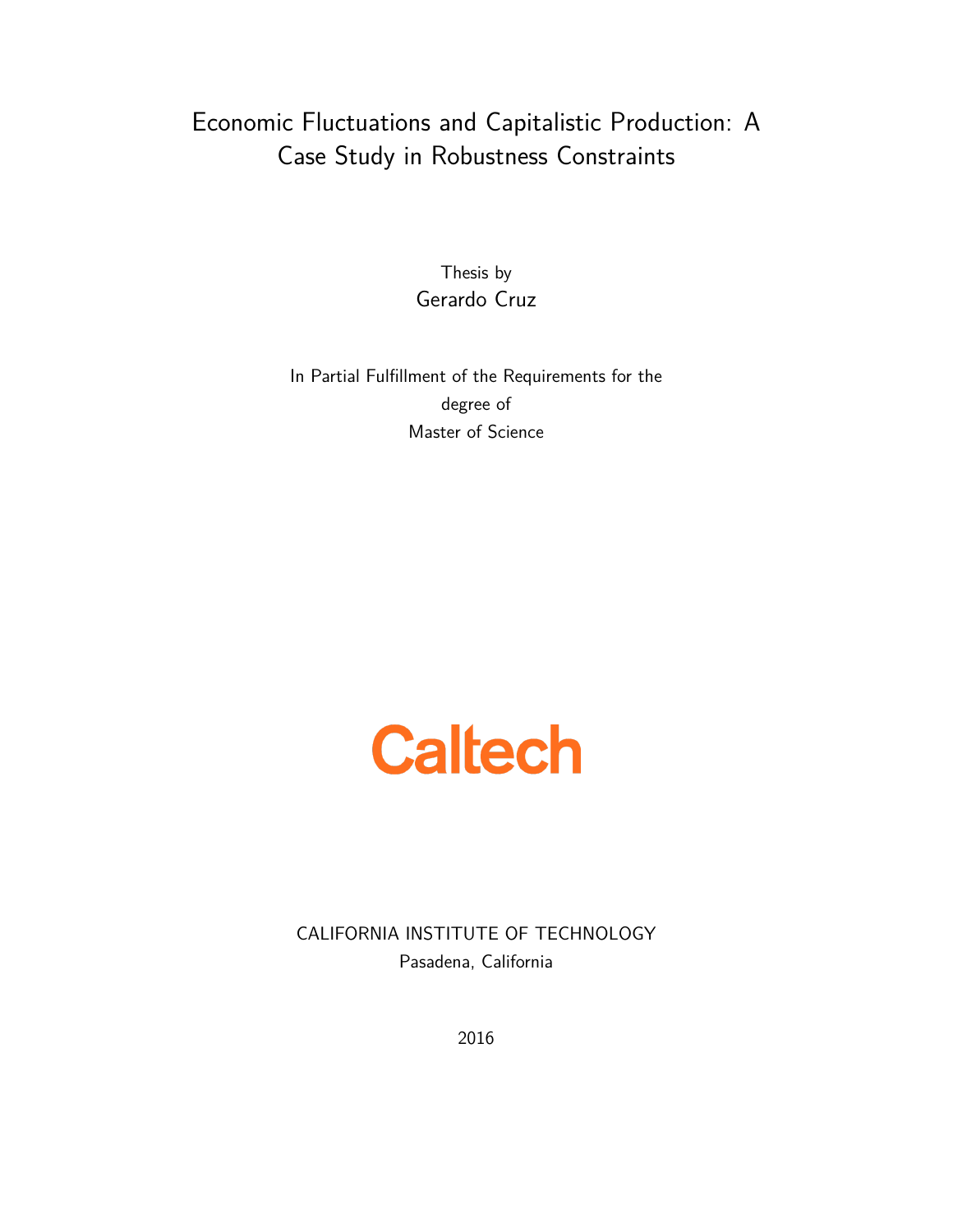# c 2016

Gerardo Cruz

All rights reserved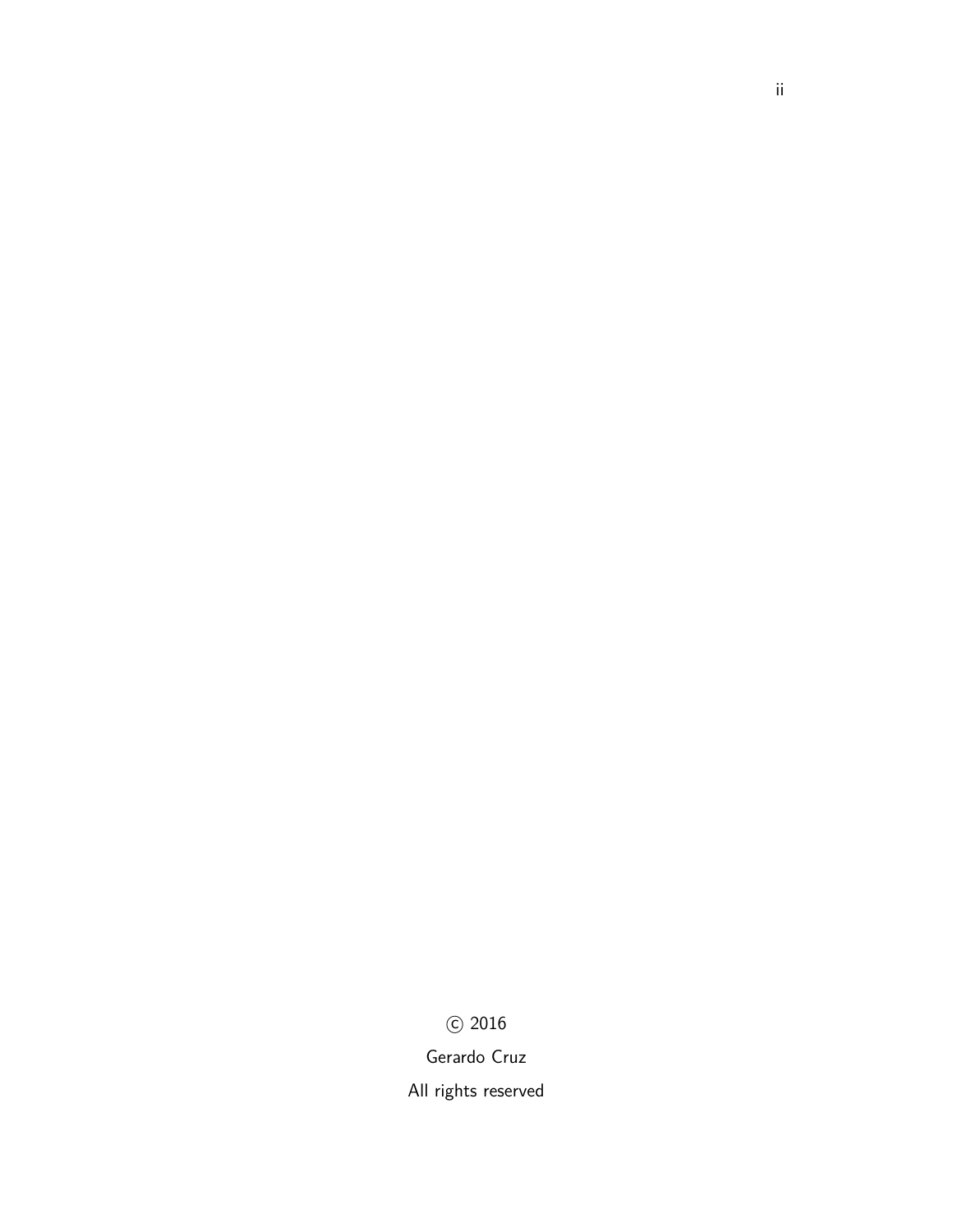I would like to thank Prof. Richard Murray and Prof. John Doyle. I am grateful for their guidance and support.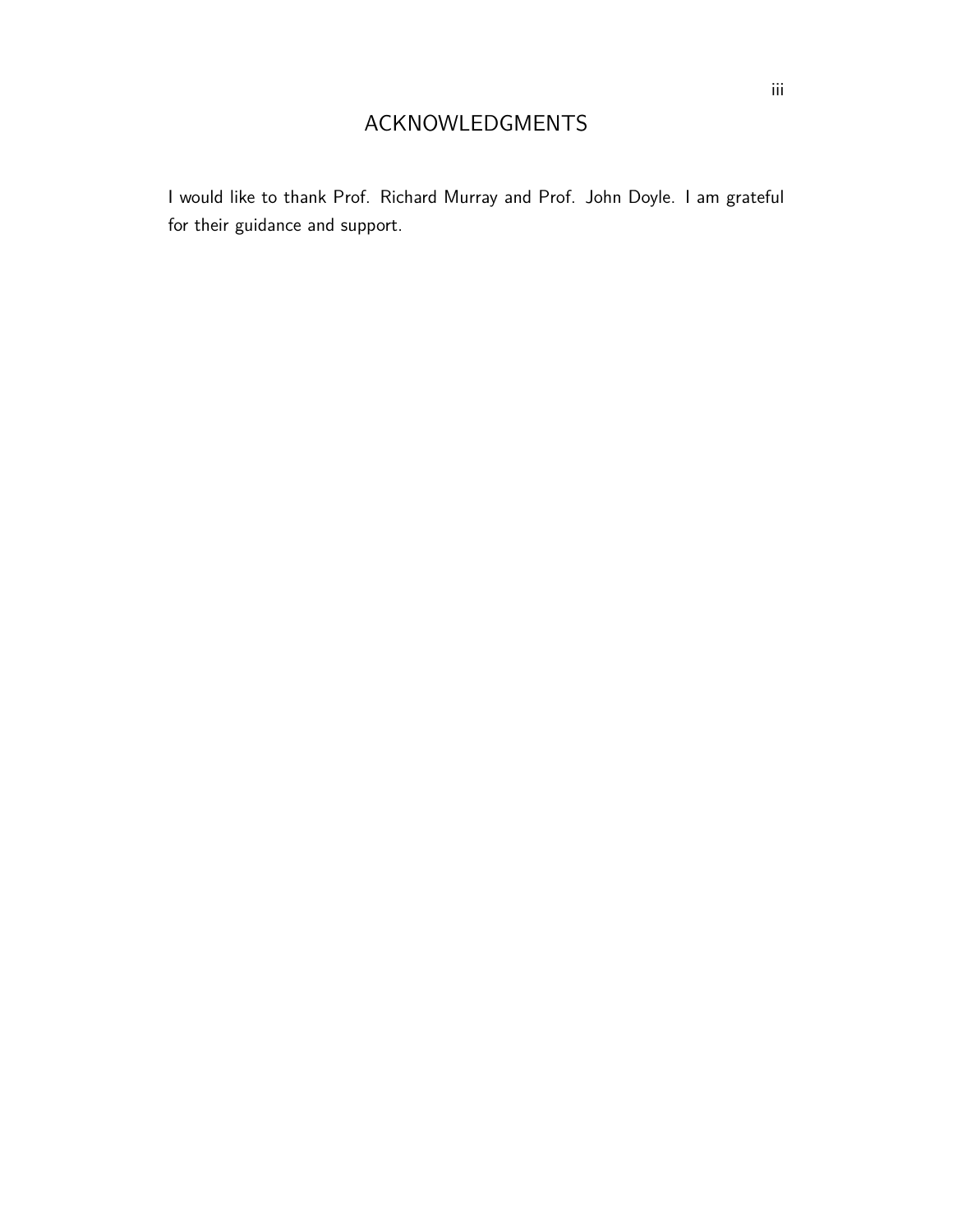## ABSTRACT

A central pursuit of macroeconomic research is to understand the source of short run variations in aggregate economic variables. To this end, the branch of macroeconomics known as Real Business Cycle (RBC) theory emphasizes the role of disturbances to the real economy while abstracting from nominal variables (e.g. money). According to RBC theory, business cycles are the result of optimal responses to exogenous stochastic disturbances on technology in a structure of capitalistic production. In this report, we contend that the structure of capitalistic production per se constrains the ability of the economy to absorb shocks. That is, even if the feedback behavior in the model is designed to mitigate fluctuation (and is not necessarily optimal relative to some inter-temporal utility), the resulting sensitivity is nevertheless constrained by a lower bound. Moreover, we show that this lower bound is exacerbated with increasing steady state consumption, capital and investment. Concretely, we show that the Ramsey model, linearized about its steady state equilibrium, has a non-minimum phase structure and therefore its sensitivity is constrained by the control theoretic design limits. Moreover, the non-minimum phase zero is given by the inverse of the discount factor. As the discount factor approaches unity, steady state consumption approaches optimal steady state consumption, but the non-minimum phase zero approaches the closed unit circle exacerbating the sensitivity constraints.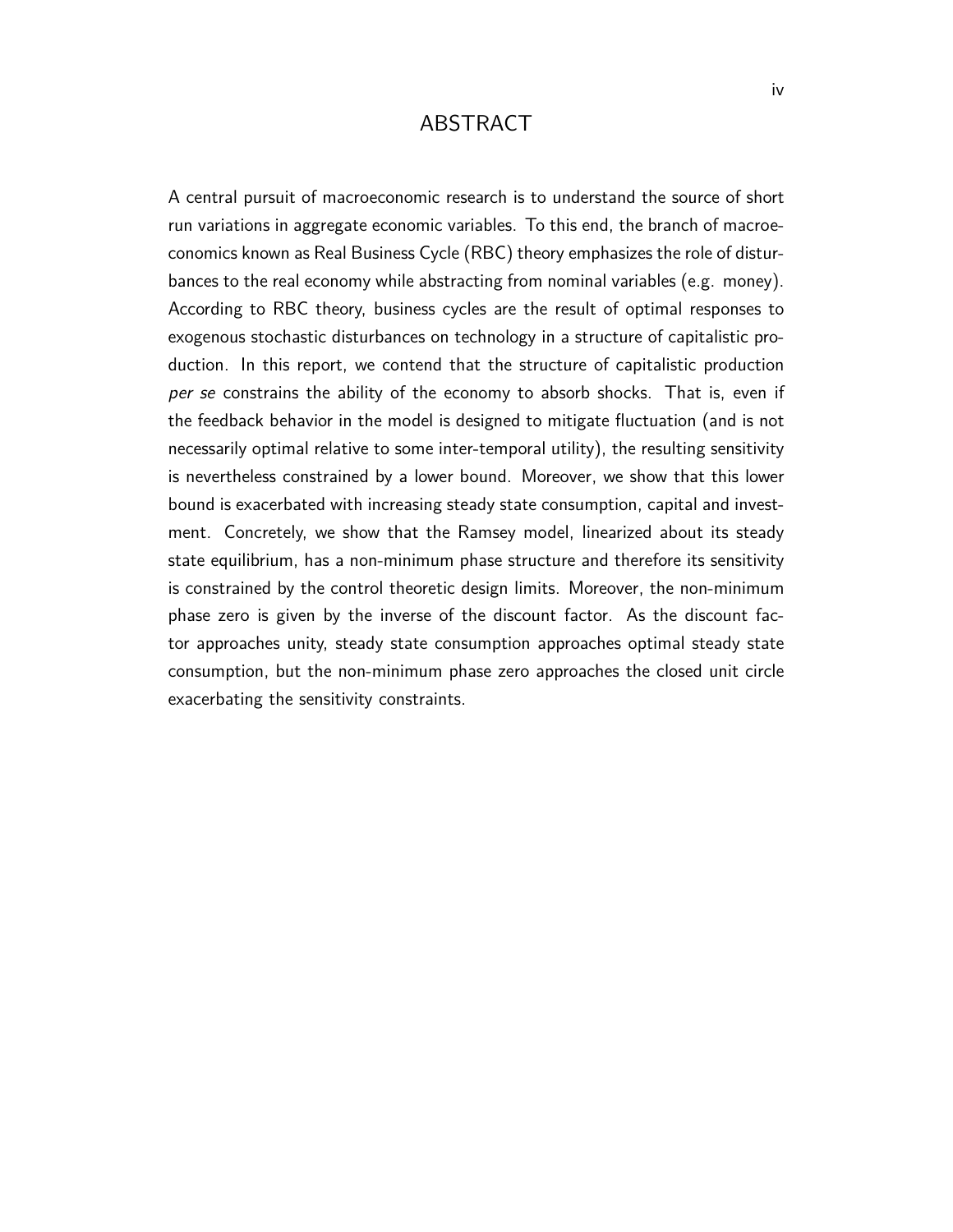# TABLE OF CONTENTS

| $\mathbf{III}$                                                     |  |  |
|--------------------------------------------------------------------|--|--|
| iv                                                                 |  |  |
| $\mathbf{V}$                                                       |  |  |
|                                                                    |  |  |
| 1                                                                  |  |  |
| 1                                                                  |  |  |
| 3                                                                  |  |  |
| 4                                                                  |  |  |
| 5                                                                  |  |  |
| 5                                                                  |  |  |
| 8<br>2.2 The Ramsey-Cass-Koopmans Model                            |  |  |
| Chapter III: The Linearized Model and Robustness Constraints<br>11 |  |  |
| $12 \overline{ }$                                                  |  |  |
| 13                                                                 |  |  |
| 17                                                                 |  |  |
| 17                                                                 |  |  |
| 18                                                                 |  |  |
|                                                                    |  |  |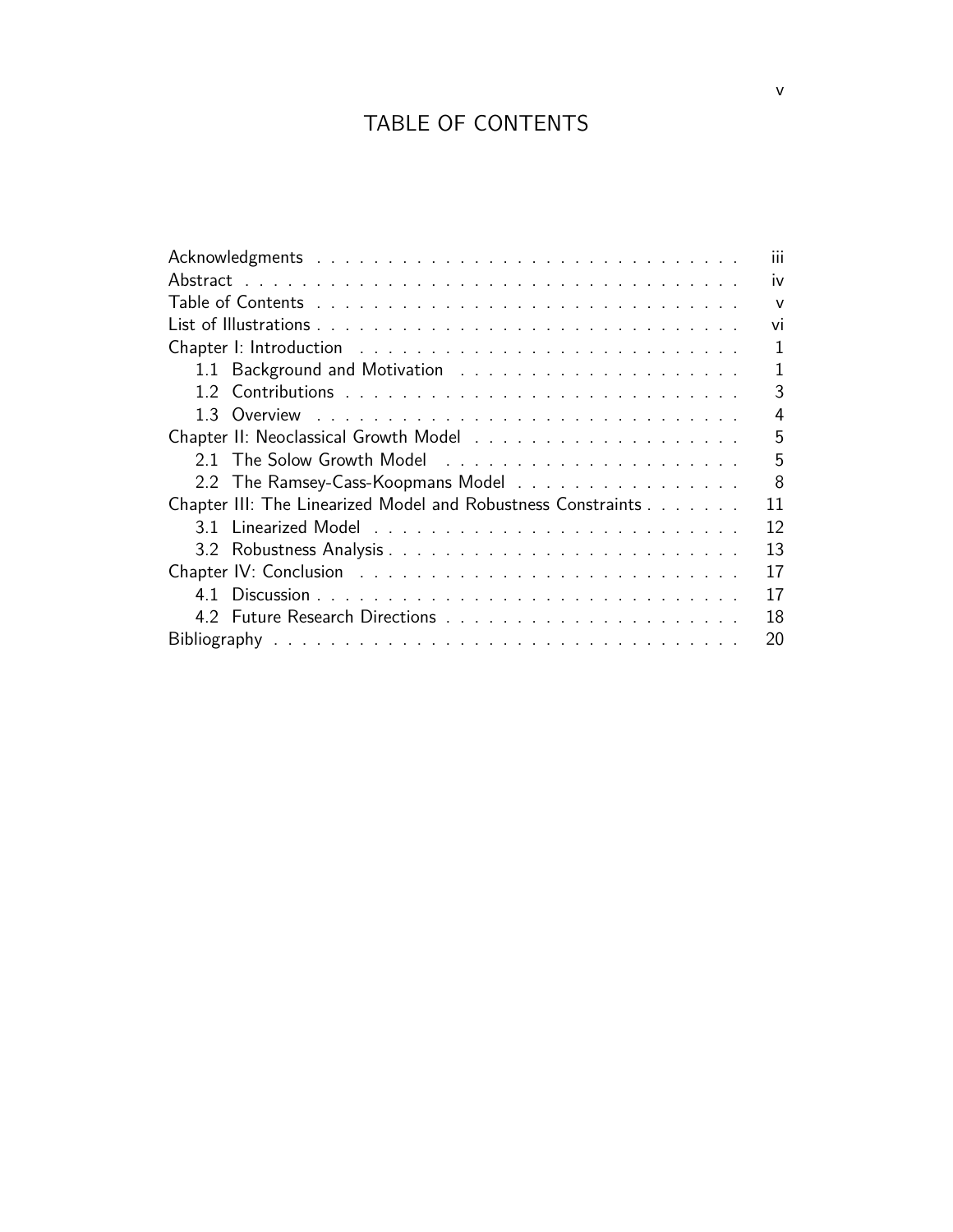# LIST OF ILLUSTRATIONS

| <b>Number</b> | Page |
|---------------|------|
|               |      |
|               |      |
|               |      |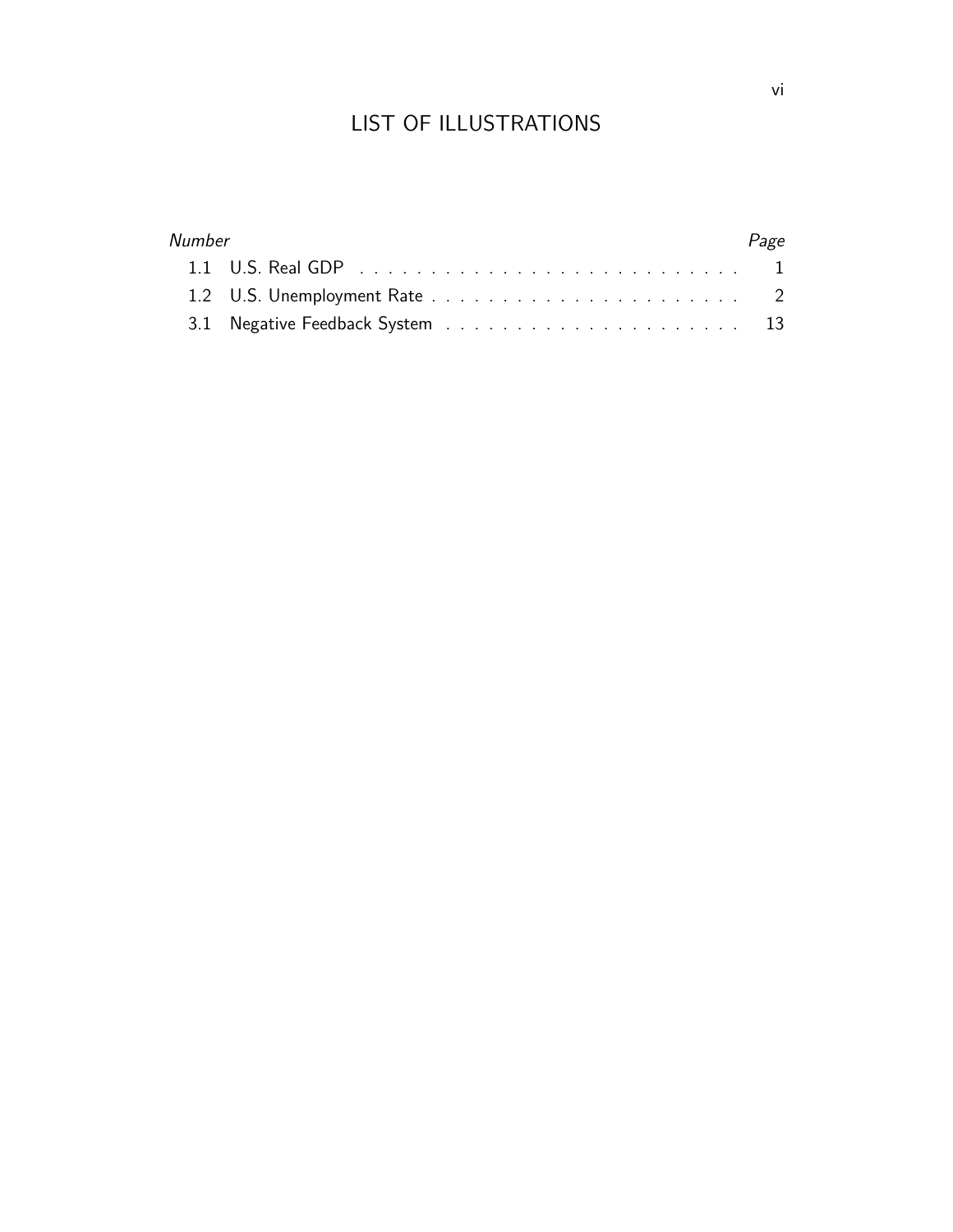#### $Chapter1$

## INTRODUCTION

#### **1.1 Background and Motivation**

One of the primary tasks of macroeconomic research is to elucidate the key mechanisms underlying business cycles. The term business cycle refers to fluctuations and co-movements of key aggregate economic variables around trend-line growth. Such variables include production, employment, investment, wages, interest rates, and consumption. Periods of rapid upswings in the aggregate variables are referred to as expansions, and general declines are referred to as recessions. Despite the use of the term "cycle," economists generally agree that aggregate fluctuations are aperiodic with varying duration and occurring at irregular intervals. The now widely held empirical definition for the business cycle was established by [1]. Figure 1.1 shows real gross domestic product (GDP) since 1947 and figure 1.2 shows the unemployment rate for the U.S. since 1948; periods of recession are denoted by shaded vertical bars.

There are a great number of theories regarding the causes of business cycles (not all of them being mutually exclusive). Austrian business cycle theory, in the tradition of Carl Menger and Eugen von Bohm-Bawerk, emphasizes misallocation within an economy's inter-temporal capital structure resulting from credit-induced booms [2]. Keynesian theory regards incomplete nominal adjustment (such as sluggish



Figure 1.1: U.S. Real GDP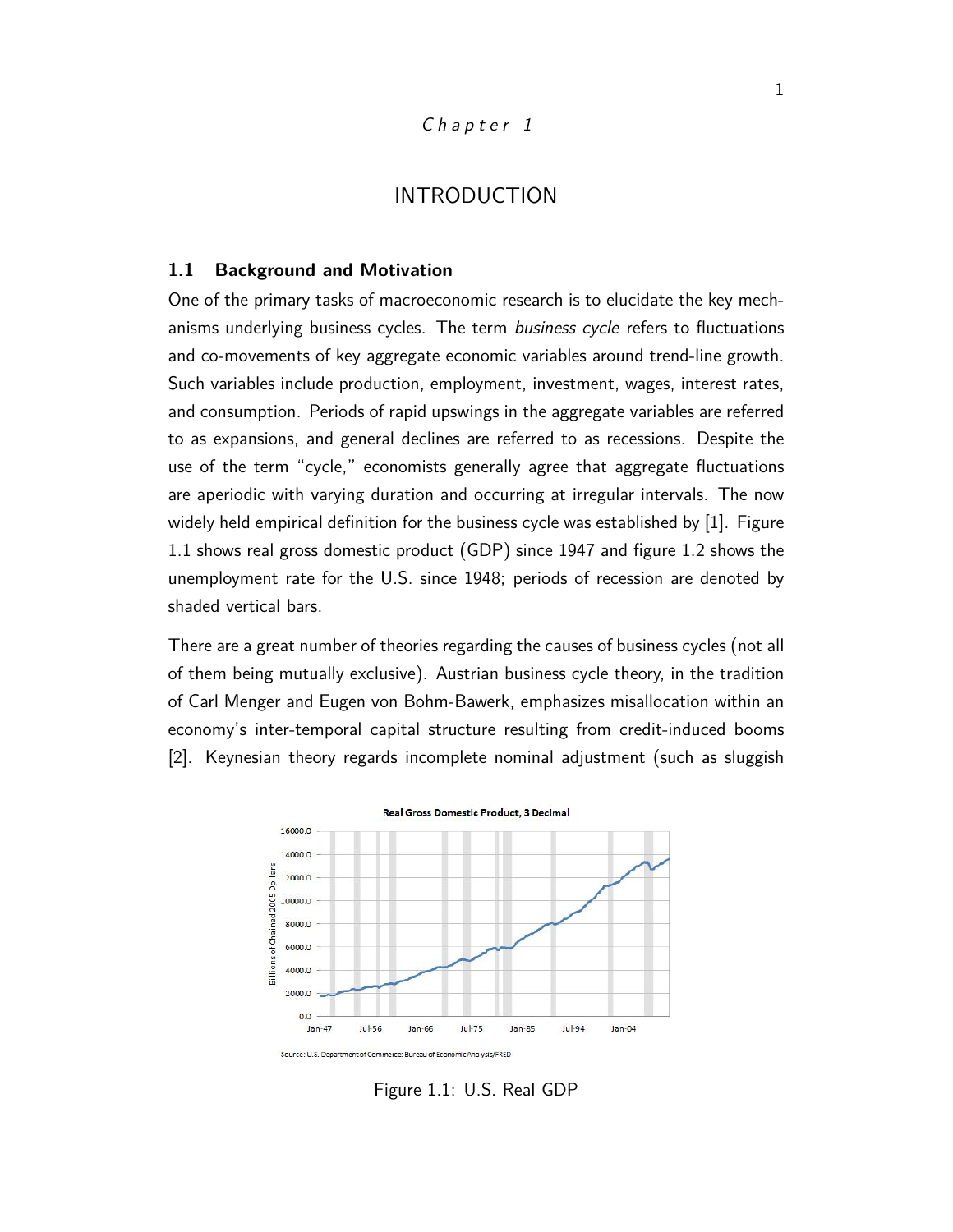

Figure 1.2: U.S. Unemployment Rate

price and wage adjustments) as a key transmission mechanism of fluctuations to output and employment [3]. Economists in the Monetarist tradition underscore the importance of the supply of money as a factor in recessions [4]. On the empirical side, [5] highlights the consistent empirical prominence of residential investment during business cycles and the fact that it is the best leading indicator of an oncoming recession. He suggest that housing should play a prominent role in the conduct of monetary policy. [6] shows, in an multi-sector equilibrium model, that fluctuations in the match between resources and wants creates large fluctuations in output and employment because moving resources from one sector to another is costly. Importantly, he concludes that a higher degree of specialization in the economy implies more severe fluctuations, along with a higher average level of output and growth.

Despite the variety of schools of thought regarding the causes of business cycles, the prevailing mainstream view in modern macroeconomics holds that economic fluctuations are the responses of a dynamic economic system subject to exogenous random shocks [7]. This view is motivated by the observation that relative movements of the key variables exhibit characteristic patterns during the business cycle, despite the fact that the fluctuations as a whole do not seem to follow a regular cyclical pattern [8]. The proximate causes (shocks) of expansions and contractions may vary from business cycle to business cycle and occur at irregular intervals, but the general behavior during the business cycle is somewhat consistent.

The consensus view among modern economists is that models of this flavor must have dynamic general equilibrium foundations [9]. That is, models of economic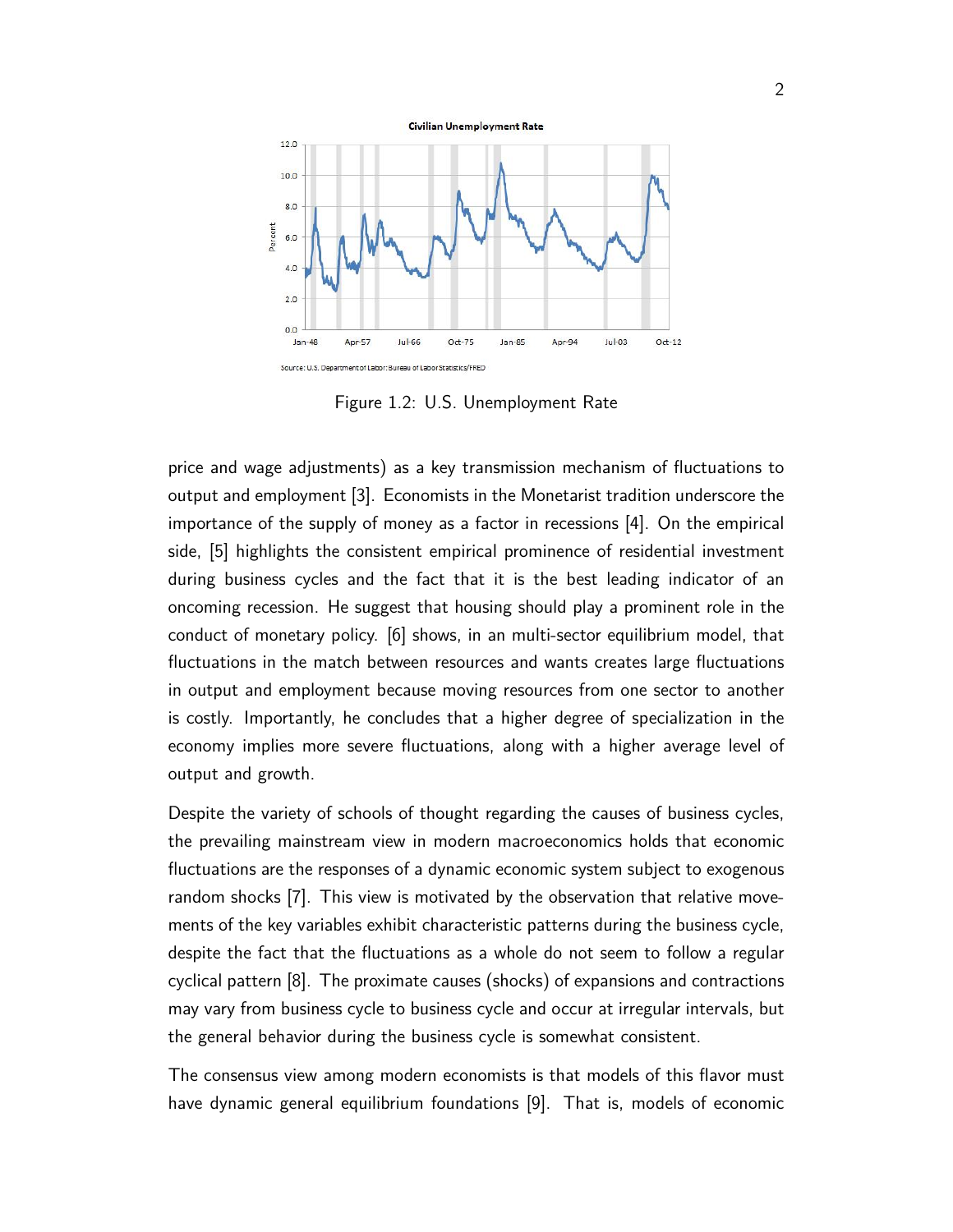fluctuations should consist of a dynamic optimization framework in which agents optimize some inter-temporal utility function subject to constraints that represent available technology and institutional structure. Real Business Cycle (RBC) theory and New Keynesian theory are the two most prominent branches of macroeconomics that subscribe to this paradigm. RBC theory emphasizes real variables, real disturbances, efficient markets, and connections to long run growth, while New Keynesian models emphasize nominal variables such as prices, wages and interest rates, market imperfections and connections to monetary policy [3].

#### **1.2 Contributions**

In this report we explore the role that the basic capitalistic structure of an economy plays in establishing the existence of economic fluctuations. To do so we use a framework from which RBC theory is built called the Ramsey model. The Ramsey model, at its core, is a difference equation that models the basic capitalistic production process of an economy. The notion that production outputs are required as inputs to maintain production is what we refer to as *capitalistic* production. The Ramsey model also captures the notion of dynamic equilibrium (equilibrium in the economic sense). This means that streams of consumption/investment/capital are optimal in the sense of some inter-temporal utility function. This differs from the basic RBC model in two ways. In the RBC model a labor decision is included and a stochastic disturbance to production technology is introduced. So rather than dynamic equilibrium, we have stochastic dynamic equilibrium; i.e. optimal consumption/investment/capital behavior in the sense of expected utility.

Our purpose for employing such a framework is two-fold. Firstly, differences from the basic RBC model are inconsequential in the context of our contributions allowing us to appeal to the mainstream literature. Secondly, it assumes only very basic structure. That is, it abstracts from markets, money, frictions, etc. Hence, any constraints imposed by this real structure must be essential. That said, we emphasize that the purpose here is not to quantitatively reproduce actual business cycle behavior, but rather to contend that minimal assumptions give rise to conditions for which to expect the existence of fluctuations.

We use design limits from control theory to demonstrate this. [10] use similar design limits to explore design trade-offs encountered in monetary policy in a New Keynesian model. Similarly, [11] uses design limits to study robustness of optimal monetary policy rules. [12] looks at frequency domain implications of measurement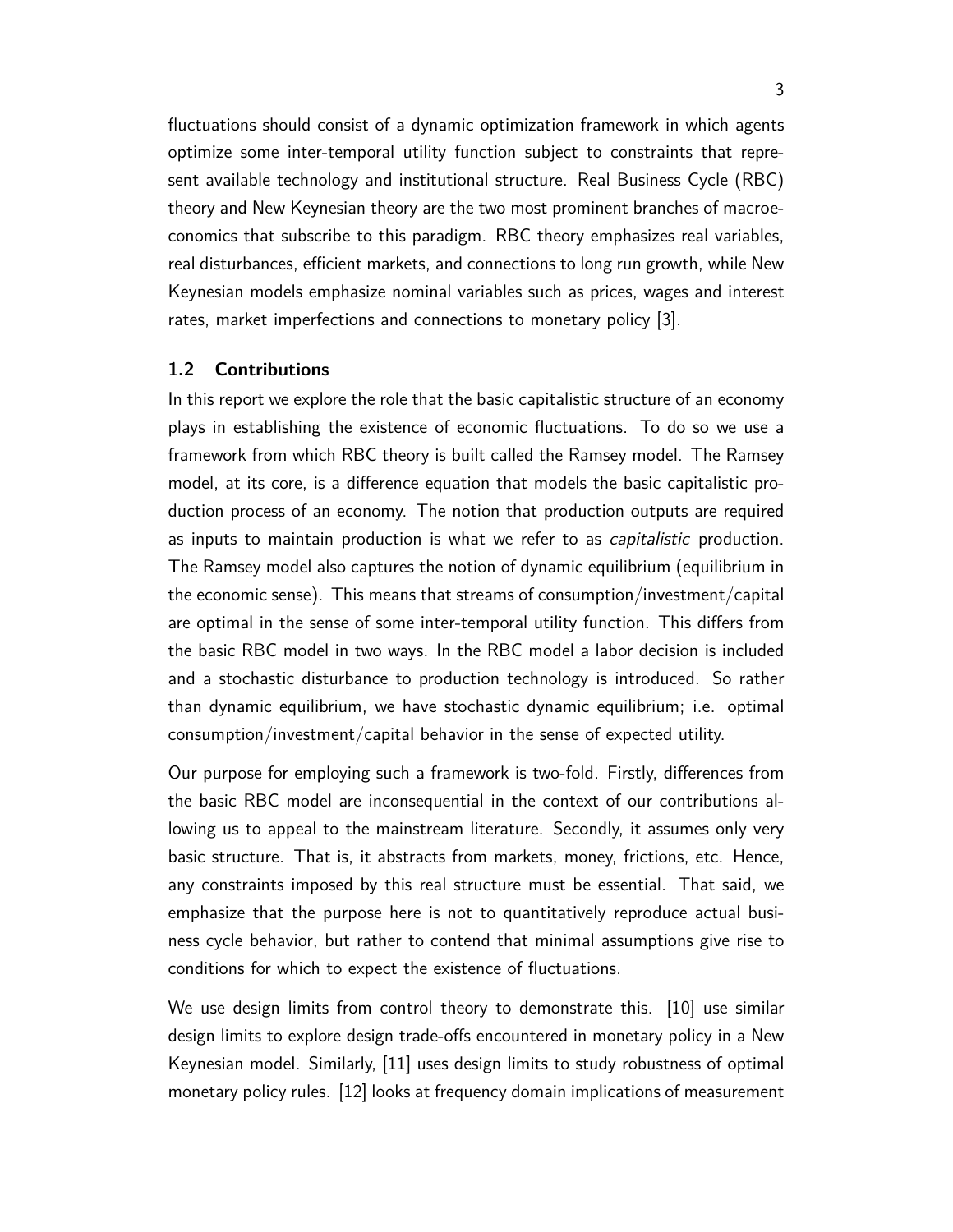error for the design of monetary policy. Our analysis, in contrast, abstracts from nominal variables and uses similar control theoretic tools to explore constraints that arise from the real structure of capitalistic production.

Concretely, we start with a Ramsey model in long run equilibrium. That is, trajectories for capital, investment and consumption are optimal with respect to infinite horizon utility and are in steady state. We show that the steady state is stable. We then assume that a small perturbation in the technology parameter induces small perturbations in all the other variables. This allows us to study the linearized system. We then assume investment as a control variable and consumption as an output. This assumption along with the capitalistic nature of the production process gives rise to a non-minimum zero. Thus, the Poisson integral applies and constrains sensitivity reduction. Limits on sensitivity reduction imply amplification of perturbations and hence economic fluctuations. Moreover, we show that the constraints depend on the discount factor to future utility. Specifically, as the discount factor approaches one, optimal steady state consumption is maximized and the non-minimum phase zero approaches 1, thereby exacerbating the constraints on sensitivity reduction.

#### **1.3 Overview**

In Chapter 2 we derive the Ramsey model. We start by reviewing the basic Solow growth model and then extend it to capture dynamic optimizing behavior. Chapter 3 establishes the main result; i.e. constraints on sensitivity reduction and how they depend on the discount factor. We start by departing from the RBC model of stochastic optimization and establishing the linearization of the Ramsey model around its long run equilibrium. We then note that the linearization has a nonminimum phase zero equal to the inverse of the discount factor. We state the sensitivity constraints and discuss their implications for business cycles. In Chapter 4 we conclude with a discussion and possibilities for future research directions.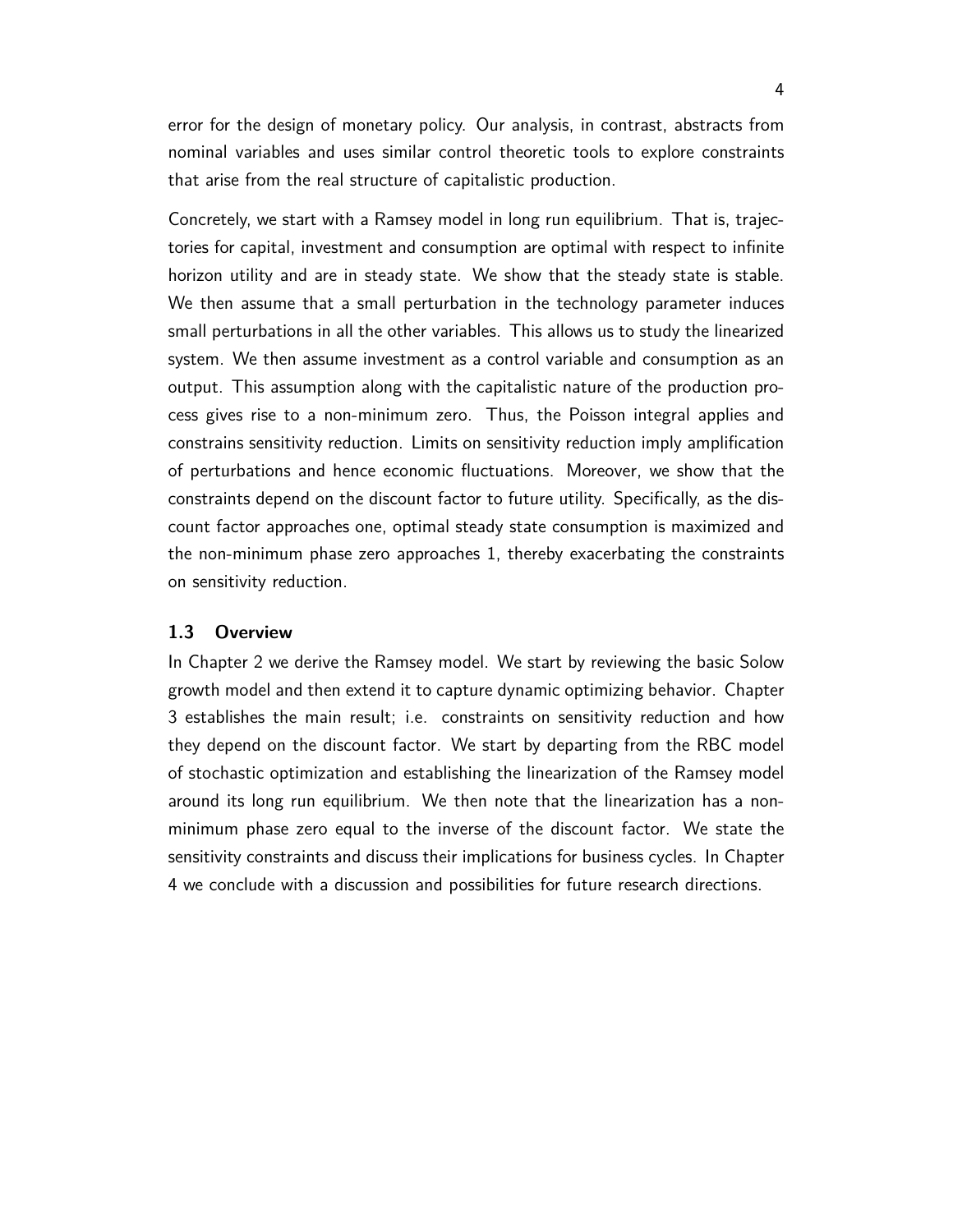#### Chapter 2

# NEOCLASSICAL GROWTH MODEL

#### **2.1 The Solow Growth Model**

The Solow growth model is a simple model of economic growth based on production and capital accumulation. Production is given by the standard neoclassical aggregate production function  $F\,:\,\mathbb{R}^2\,\rightarrow\,\mathbb{R}$  which relates physical output to physical inputs. It represents the maximum attainable output given inputs while abstracting from details on how that maximum is actually attained. Production output *Y* in the Solow model is thus given by

$$
Y = \Lambda F(K, AN)
$$

where Λ represents a shock to production technology, *K* represents capital, *N* represents the labor force and *A* represents the "effectiveness" of labor or "knowledge". This interpretation of *A* follows from the fact that *A >* 1 results in an increase from  $A = 1$  of the marginal productivity of labor for given capital. The Solow model itself does not actually account for shocks, but is included here for completeness as it will be utilized later; for now  $\Lambda$  can be taken as constant. As is standard in macroeconomics, *F* is assumed to satisfy the following conditions:

- 1. It is homogeneous of degree one, i.e. it satisfies  $cy = F(cx_1, cx_2)$  for any *c*,
- 2. It has continuous first and second order partial derivatives which satisfy  $F_i > 0$  and  $F_{ii} < 0$ <sup>1</sup>,
- 3. Its first order partial derivatives also satisfy  $\lim_{x_i\to 0} F_i(x_i) = \infty$  and  $\lim_{x_i\to\infty}$  $F_i(x_i) = 0.$

The first condition, referred to as constant returns to scale, asserts that the economy is at point where there are no more gains to be made from further specialization [3]. More importantly, it allows total output to be exhaustively distributed to the owner's of inputs according to their marginal products, i.e.  $F(x_1, x_2) = F_1x_1 + F_2x_2$  [13]. The second condition states that the marginal

<sup>&</sup>lt;sup>1</sup>Here  $F_i$  represents the partial derivative of  $F$  with respect to input  $i$  and  $x_j$  represents the  $j^{th}$  input to  $F$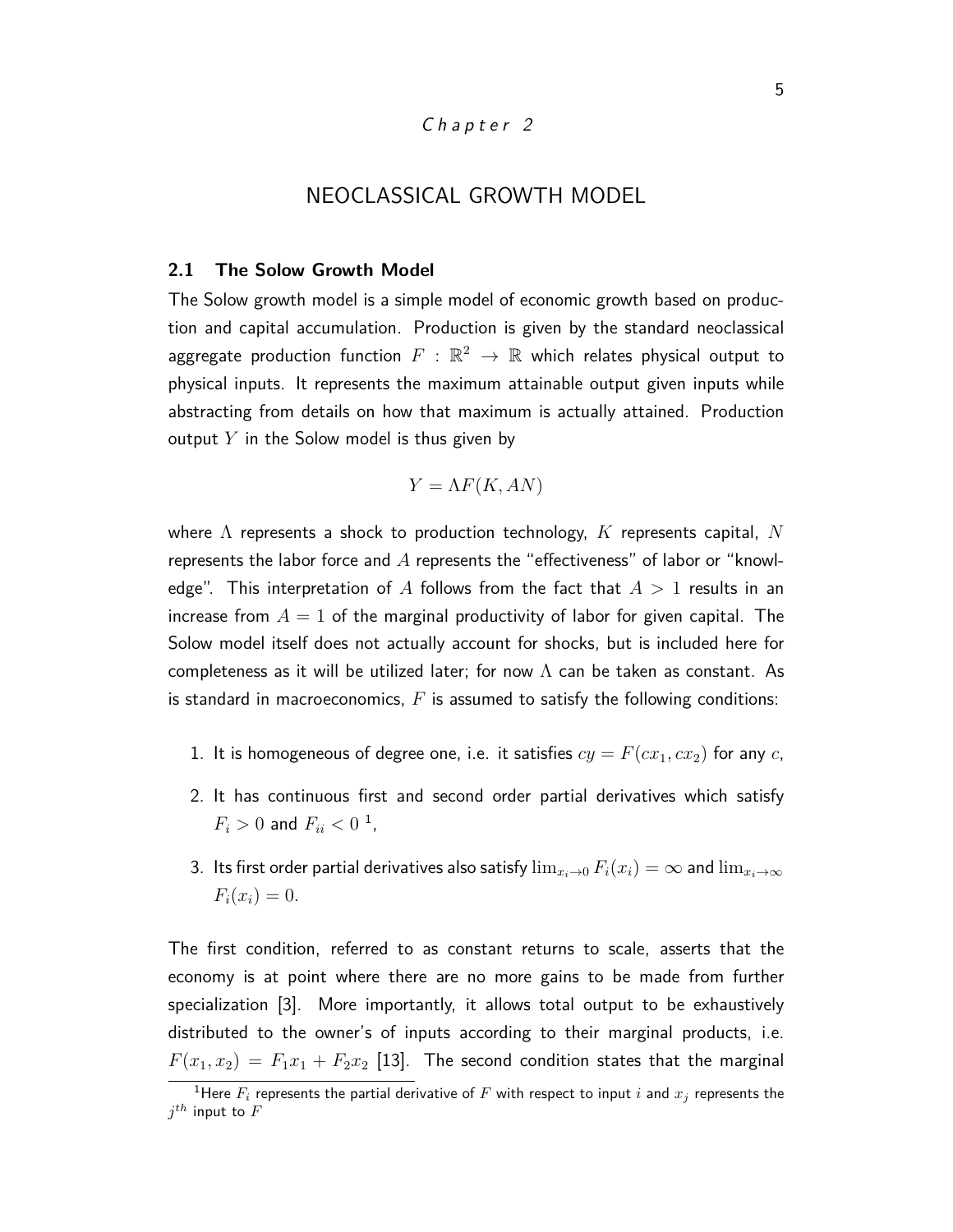product of inputs are everywhere positive but are subject to diminishing marginal returns. Lastly, the third item is referred to as the Inada conditions [14]. They guarantee a nonzero stable stationary point in the model.

In the Solow model the labor force is the entire population and so full employment is assumed (this assumption is held throughout the report as it is not essential to the the results). The labor force and its effectiveness are assumed to grow exponentially as

$$
N_{t+1} = nN_t
$$
  
\n
$$
A_{t+1} = aA_t,
$$
\n(2.1)

where  $n > 1$  and  $a > 1$  are exogenous parameters. Thus the growth rates for the population and technology are constant and given by *n*−1 and *a*−1, respectively. Capital is assumed to grow under a *capitalistic* process; i.e., a process by which some of the output produced is used as input in the production function:

$$
K_{t+1} = \Lambda F(I_t, A_t N_t)
$$
  
\n
$$
C_t = K_t - I_t.
$$
\n(2.2)

Here *C* is consumption and *I* is investment. In words, current consumption is given by current capital less capital used as input to the production of next period capital (investment). Next period capital consists solely of new units of output, and so 100% depreciation per period is assumed. It should be noted that there exist different variations of the basic process model in the economics literature. Most texts write the model as

$$
K_{t+1} = I_t
$$
  
\n
$$
C_t = \Lambda F(K_t, A_t N_t) - I_t.
$$

In this version,  $K_t$  is interpreted as capital available at the beginning of the period but *C<sup>t</sup>* (resp. *It*) is interpreted as consumption (resp. investment) at the end of the period since production takes time. To avoid any confusion we use the model in (2.2), consistent with, for example, [15].

Defining  $k := \frac{K}{AN}$ , and using  $(2.1)$  and  $(2.2)$  we can write

$$
k_{t+1} = \frac{\Lambda F(I_t, A_t N_t)}{an A_t N_t}
$$
  
=  $\lambda F(i_t, 1)$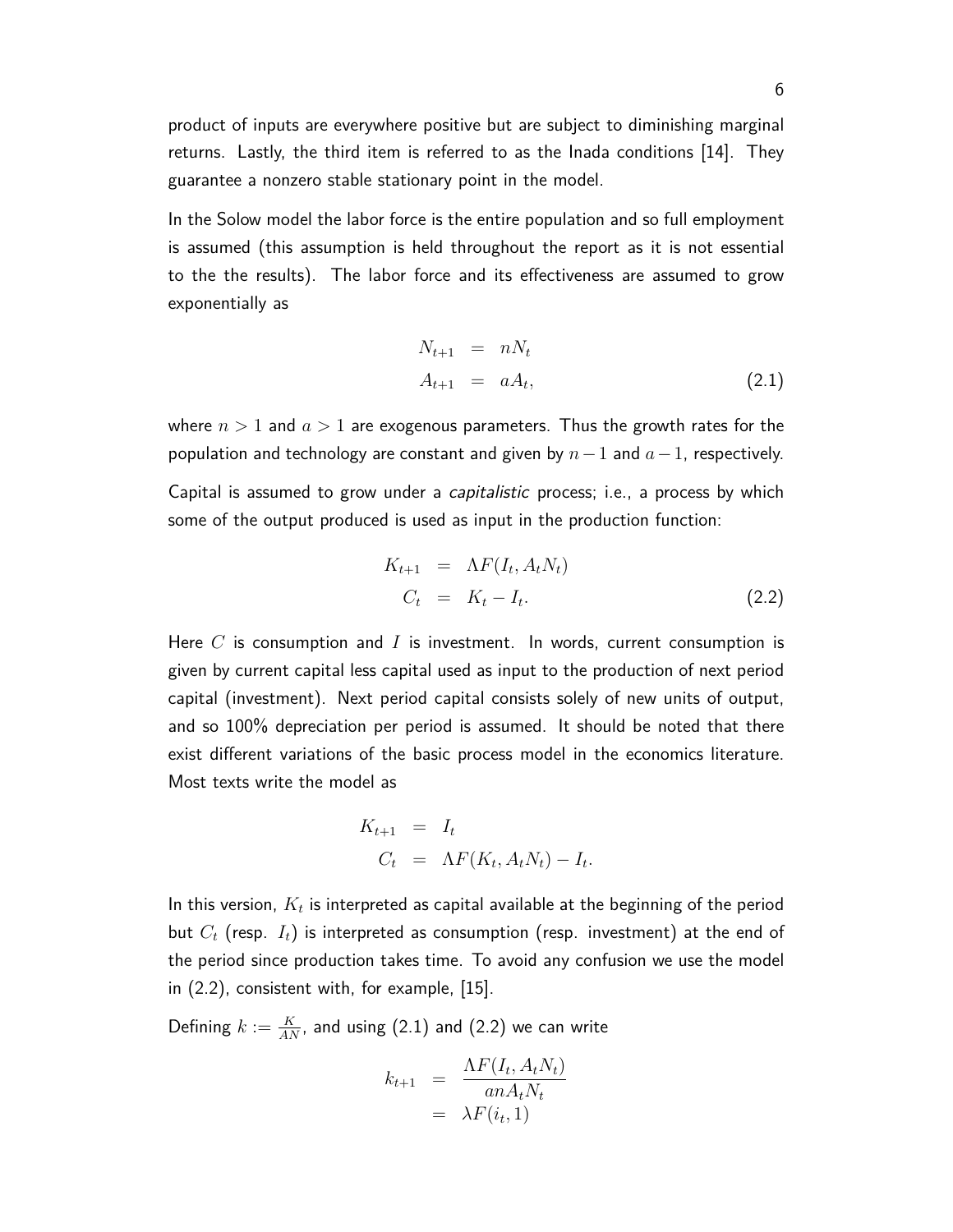which follows from constant returns to scale and where  $\lambda := \frac{\Lambda}{an}$  and  $i := \frac{I}{AN}$ . Further defining  $c := \frac{C}{AN}$  and  $f(\cdot) := F(\cdot, 1)$  we get the so called intensive form of the model,

$$
k_{t+1} = \lambda f(i_t)
$$
  
\n
$$
c_t = k_t - i_t.
$$
\n(2.3)

where  $k_t, c_t, i_t, \lambda \geq 0.$  Lower case variables thus correspond to upper case variables as measured relative to trend growth in effective labor. That is, subtracting the linear trend on a log plot of an non-intensive variable gives the log plot of the respective intensive variable. Lastly, the Solow growth model consists of (2.3) along with the assumption that investment is a constant fraction of the production output (a constant savings rate *s*); that is,  $i_t = sk_t$  with  $0 \le s \le 1$ .

#### **Balanced Growth Path and the Golden Rule**

The balanced growth path refers to the stationary point of (2.3); it is given by the solution  $k^* > 0$  to  $k = \lambda f(sk)$ . The solution exists and is stable by the conditions on the partial derivatives of the production function *F* (which also hold for the intensive form of the production function  $f$ ). It is referred to as the balanced growth since a constant intensive variable implies a constant growth rate of the respective non-intensive variable; a rate equal to the growth rate of effective labor. Thus, in steady state all non-intensive variables grow at the same rate.

In particular, steady state consumption is given by  $c^*(s) = \lambda f(s k^*(s)) - s k^*(s)$ , where the dependence on the savings rate of steady state capital and consumption is explicitly shown. A natural question to ask is whether there exists a savings rate that achieves optimal consumption in steady state. Such a savings rate does in fact exist since steady state consumption as a function of the savings rate is  $\epsilon$  continuous over a compact set. Moreover, consider the partial of  $c^*$  with respect to *s*,

$$
\frac{\partial c^*}{\partial s} = (\lambda f'(sk^*(s)) - 1) \left( k^*(s) + s \frac{\partial k^*}{\partial s} \right)
$$

*.*

Since the second multiplicative term on the rhs is always positive, the savings rate that corresponds to optimal consumption in steady state is given by  $\lambda f'(sk^*(s))=0$ 1. The steady state level of capital  $k^*$  that corresponds to this savings is known as the golden-rule level of capital.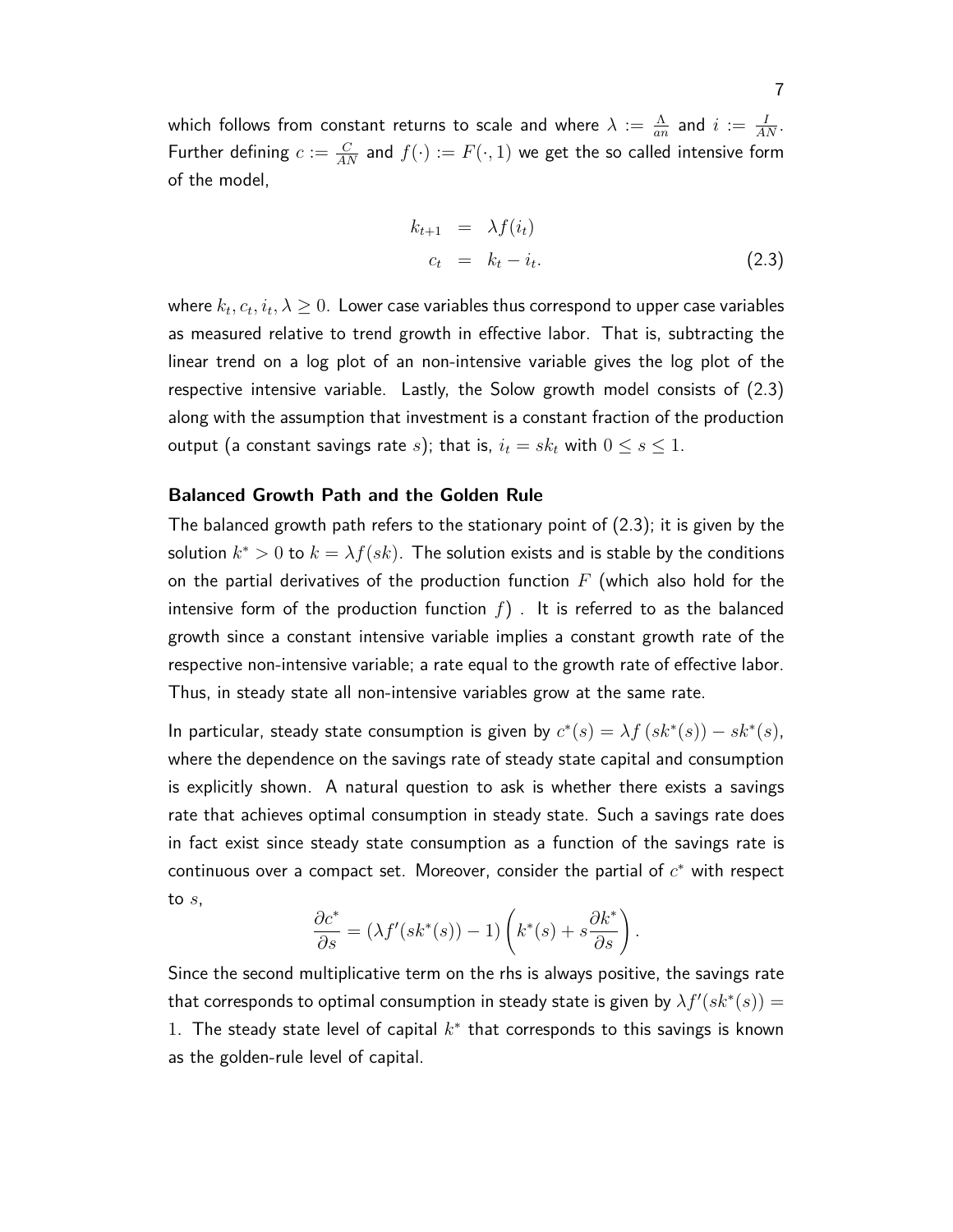#### **2.2 The Ramsey-Cass-Koopmans Model**

The Ramsey model extends the Solow model by removing the restriction that investment is a constant fraction of output (determined as an exogenous parameter) and introduces preferences over consumption at different time periods. Preferences are captured by a utility function, and investment is, therefore, determined as the strategy maximizing utility over an infinite horizon subject to the constraints of the capitalistic process. Formally, the problem is stated as

$$
\max_{i_0, i_1, \dots} U = \sum_{t=0}^{\infty} \beta^t u(c_t)
$$
  
s.t.  

$$
k_{t+1} = \lambda f(i_t)
$$

$$
c_t = k_t - i_t
$$

$$
c_t \geq 0
$$

$$
i_t \geq 0
$$

$$
k_{t+1} \geq 0
$$

$$
(2.4)
$$

for  $t = 0, 1, \ldots$ , where  $k_0$  is given,  $\beta \in (0, 1)$ , and  $u : [0, \infty) \to \mathbb{R}$  satisfies the same conditions on the first and second order derivatives as the production function. The function  $u$  is the single period utility function and represents the utility derived from current consumption of production output. The parameter *β* is the discount factor and represents the degree to which current consumption is valued over future consumption; as *β* approaches 1, valuation of future consumption approaches that of current consumption. The utility function *U*, therefore, serves to rank consumption streams, and the Ramsey model posits that given initial capital, investment behaves so that consumption follows a utility maximizing trajectory.

This basic framework of inter-temporal utility optimization subject to constraints imposed by production possibilities and possibly other elements (e.g. market frictions, monetary constraints, stochastic uncertainty etc..) is referred to as a dynamic general equilibrium (DGE) model, and serves as the basic workhorse for modern macroeconomic study [9]. The reason for the popularity of this paradigm is two-fold. Firstly, DGE represents a unified modeling framework that is apt to address both questions of long run growth and short run fluctuations. Secondly, such an aggregate model, under certain conditions, can be decomposed as a decentralized model where many firms and households optimize their own objective functions subject to given prices, wages and interest rates consistent with competitive equilibrium [16]. Since, we are interested in the basic determinant of short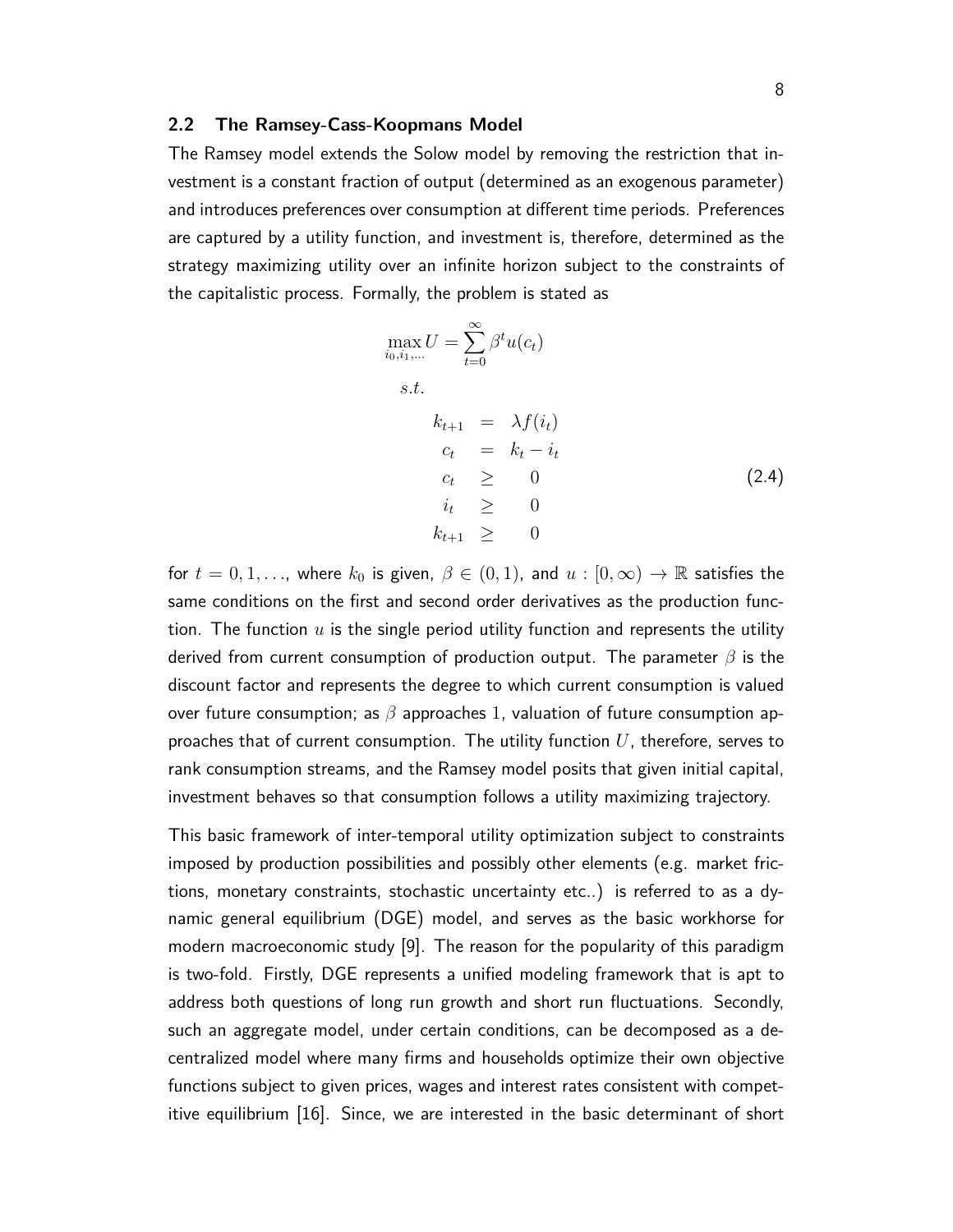run fluctuations (and not necessarily elements that can exacerbate fluctuations) the simplest of such DGE models, as given by (2.4), is the preferred model here.

#### **First Order Conditions**

The derivation here is analogous to that by [17]. To characterize the optimal trajectories of capital, consumption and investment, we use dynamic programming to derive first order conditions . The Bellman equation for (2.4) is given by

$$
v(k) = \max_{0 \le i \le k} \left[ u(k-i) + \beta v \left( \lambda f(i) \right) \right]. \tag{2.5}
$$

The conditions on the production function and single period utility function guarantee that the Bellman principle applies so that the solution to the Bellman equation gives the solution to (2.4). Moreover, these conditions guarantee that solution *v* exists, is differentiable, strictly increasing, and strictly concave, the optimal policy function *h* is increasing and differentiable, and *v* is the fixed point of a suitably defined contraction mapping.

Substituting the optimal policy function into (2.5) gives

$$
v(k) = u(k - h(k)) + \beta v(\lambda f(h(k))).
$$

Differentiating, we get

$$
v'(k) = u'(k - h(k))(1 - h'(k)) + \beta [v'(\lambda f(h(k))) \lambda f'(h(k)) h'(k)]. \quad (2.6)
$$

To simplify this expression, consider the first order condition that corresponds to maximizing the rhs of (2.5),

$$
-u'(k-i) + \beta v'(\lambda f(i)) \lambda f'(i) = 0.
$$
 (2.7)

We use this expression to simplify the second term on the rhs of (2.6) to get

$$
v'(k) = u'(k - h(k))(1 - h'(k)) + u'(k - h(k))h'(k)
$$
  
=  $u'(k - i)$ .

Here (and through the reminder of the derivation)  $i$  refers to optimal investment  $i = h(k)$ . Since this expression holds for arbitrary values of  $k$  we can write,  $v'\left(k_{t+1}\right) = u'\left(k_{t+1} - i_{t+1}\right)$ . Substituting this into (2.7) allows us to write first order conditions, independent of the value function, as

$$
1 = \beta \frac{u'(k_{t+1} - i_{t+1})}{u'(k_t - i_t)} \lambda f'(i_t).
$$

This expression along with the expression  $k_{t+1} = \lambda f(i_t)$  is a system that governs the optimal trajectories of capital, investment, and consumption.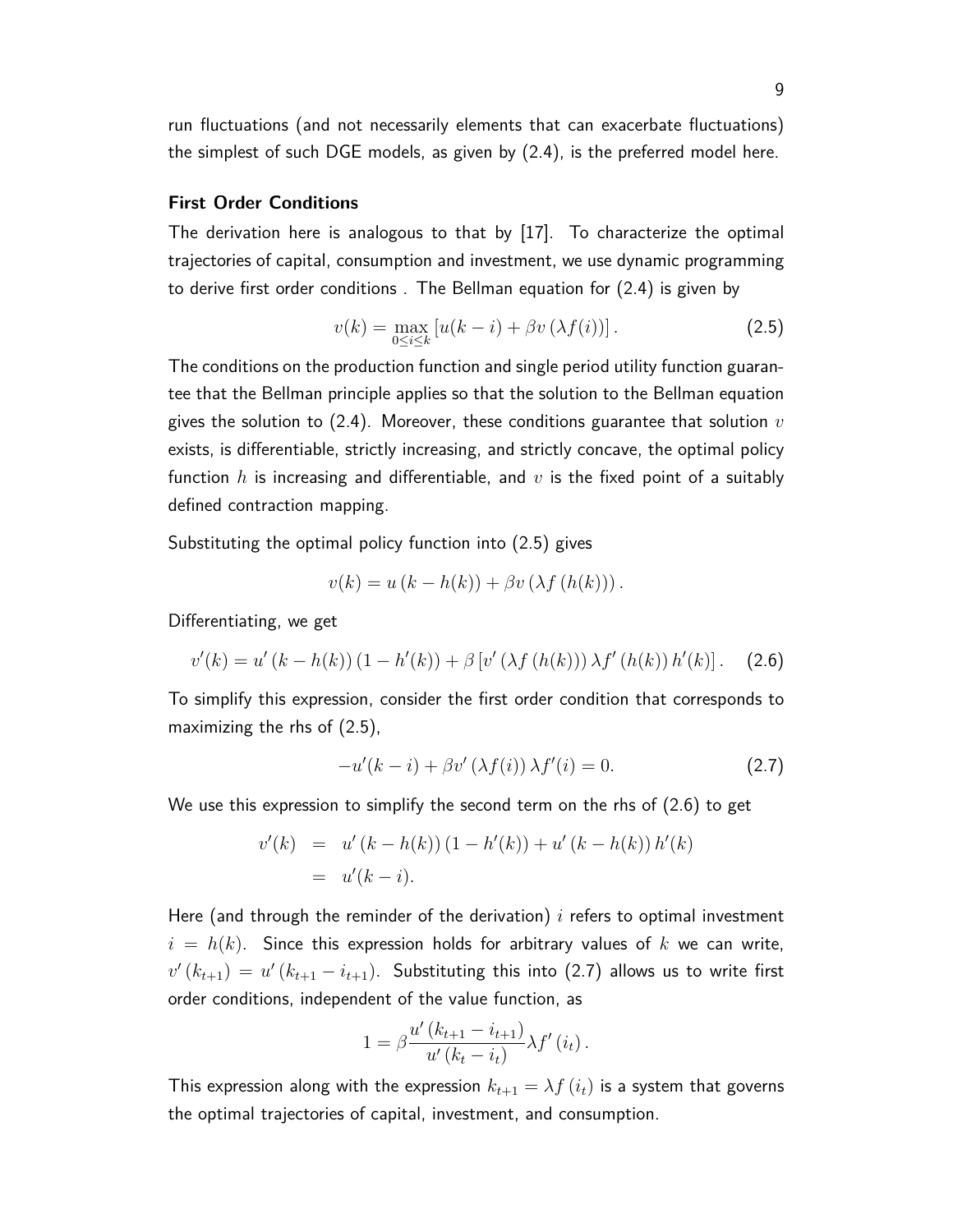#### **The Saddle Path, Balanced Growth, and the Modified Golden Rule**

The first order conditions along with the expression for next period capital comprise a two dimensional non-linear system in capital and investment. The stationary point of this system is given by

$$
k^* = \lambda f(i^*)
$$
  
\n
$$
1 = \beta \lambda f'(i^*).
$$
\n(2.8)

Using the implicit function theorem, the Jacobian of the system evaluated at the stationary point can be written as

$$
A = \begin{bmatrix} 0 & \beta^{-1} \\ -1 & 1 + \beta^{-1} + \frac{\beta u'(k^* - i^*)\lambda f''(i^*)}{u''(k^* - i^*)} \end{bmatrix}.
$$

Since  $\det(A) > 1$  and  $tr(A) > 1 + \det(A)$ , the eigenvalues of A,  $\lambda_1$  and  $\lambda_2$ , are real and satisfy  $0 < \lambda_1 < 1 < \lambda_2$ . The stationary point, therefore, is a saddle point. It can thus be shown, as in e.g. [17, p. 16], that the one dimensional stable manifold is the graph of the optimal policy function that uniquely solves (2.4); it is referred to as the saddle path.

We have hence shown that the steady state of the one dimensional model of the basic capitalistic process (2.3) is stable when investment is chosen optimally with respect to the infinite horizon utility. The stationary point is given by (2.8), and, as in the Solow model, is referred to as the balanced growth path.

Recall from the exposition of the Solow model that the level of steady state investment corresponding to optimal steady state consumption is given by  $1 = \lambda f'(i^*)$ . Comparing this with (2.8) we see that steady state investment, and hence consumption and capital, in the Ramsey model fall below investment, consumption and capital corresponding to the golden rule. For this reason, the level of capital stock given by (2.8) is referred to as the modified golden rule. Importantly, note that as  $\beta \rightarrow 1$  the steady state of the Ramsey model approaches the golden rule and hence approaches optimal steady state consumption. As we will see, this has important implications regarding how the Ramsey model behaves to disturbances from the steady state.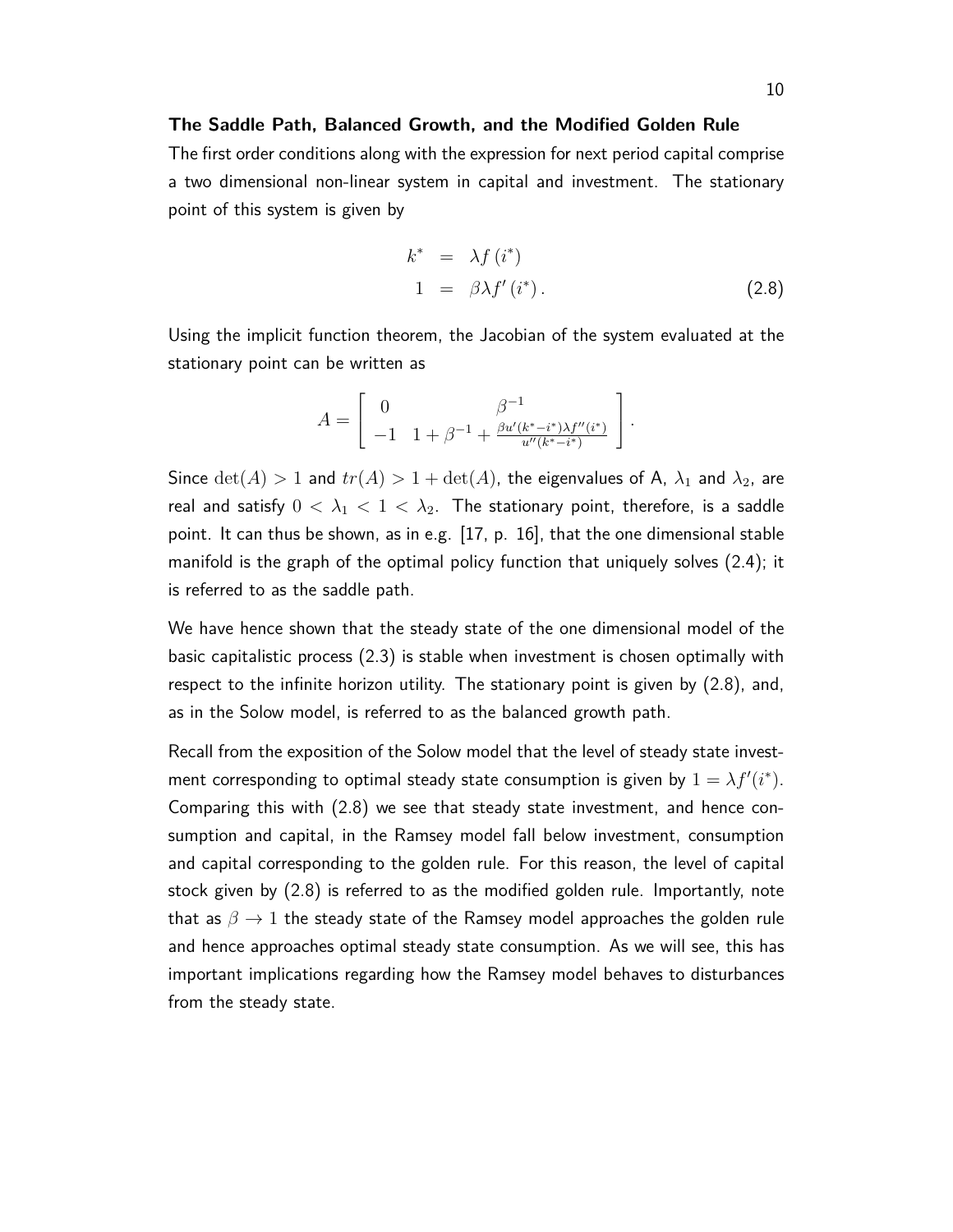#### Chapter 3

# THE LINEARIZED MODEL AND ROBUSTNESS CONSTRAINTS

The branch of macroeconomics known as Real Business Cycle (RBC) theory extends the Ramsey model by including hours worked as an additional set of decision variables and interpreting the shock parameter  $\Lambda$  as a stochastic process thereby turning the deterministic infinite horizon problem into a stochastic control problem. Models of this flavor have been shown to successfully replicate actual historical data on U.S. business cycles with simulated data from calibrated models [18]. This success has been largely responsible for establishing RBC theory as a core component of modern mainstream macroeconomics. It, however, has been met with some skepticism. In particular, the assumption that unemployment is the result of an optimal decision to allocate time toward leisure over labor has been called into question [19]. Secondly, the calibration process typically results in attributing a relatively large variance to the shock parameter  $\Lambda$ . Since this parameter is traditionally interpreted as shocks to technology, [20] has argued that such technology shocks are difficult to reconcile with actual data.

Despite its potential shortcomings, RBC theory has established dynamical general equilibrium as the central methodological paradigm for macroeconomic research. Moreover, recent work has addressed some of the criticisms leveled against RBC theory [21].

Given the structure of an RBC model, the theory conjectures that a tendency for economic fluctuations results from 1. optimizing behavior relative to 2. preferences subject to constraints imposed by 3. the capitalistic structure of production in a 4. dynamic and 5. uncertain environment. The RBC literature hypothesizes, as supported by simulation, that all these factors taken together are sufficient to generate business cycle phenomena. A natural question to ask is then whether each of those factors also represent quintessential elements.

Taking 4. and 5. as given, in this section we use control theory to underscore the role that the 3., the capitalistic structure of production, plays as a cause of short run fluctuations by abstracting from 1., optimizing behavior. Concretely, we adopt the same source of disturbances as that in RBC models (namely, perturbations in the parameter  $\lambda$ ) and derive constraints that apply to any linear control laws, not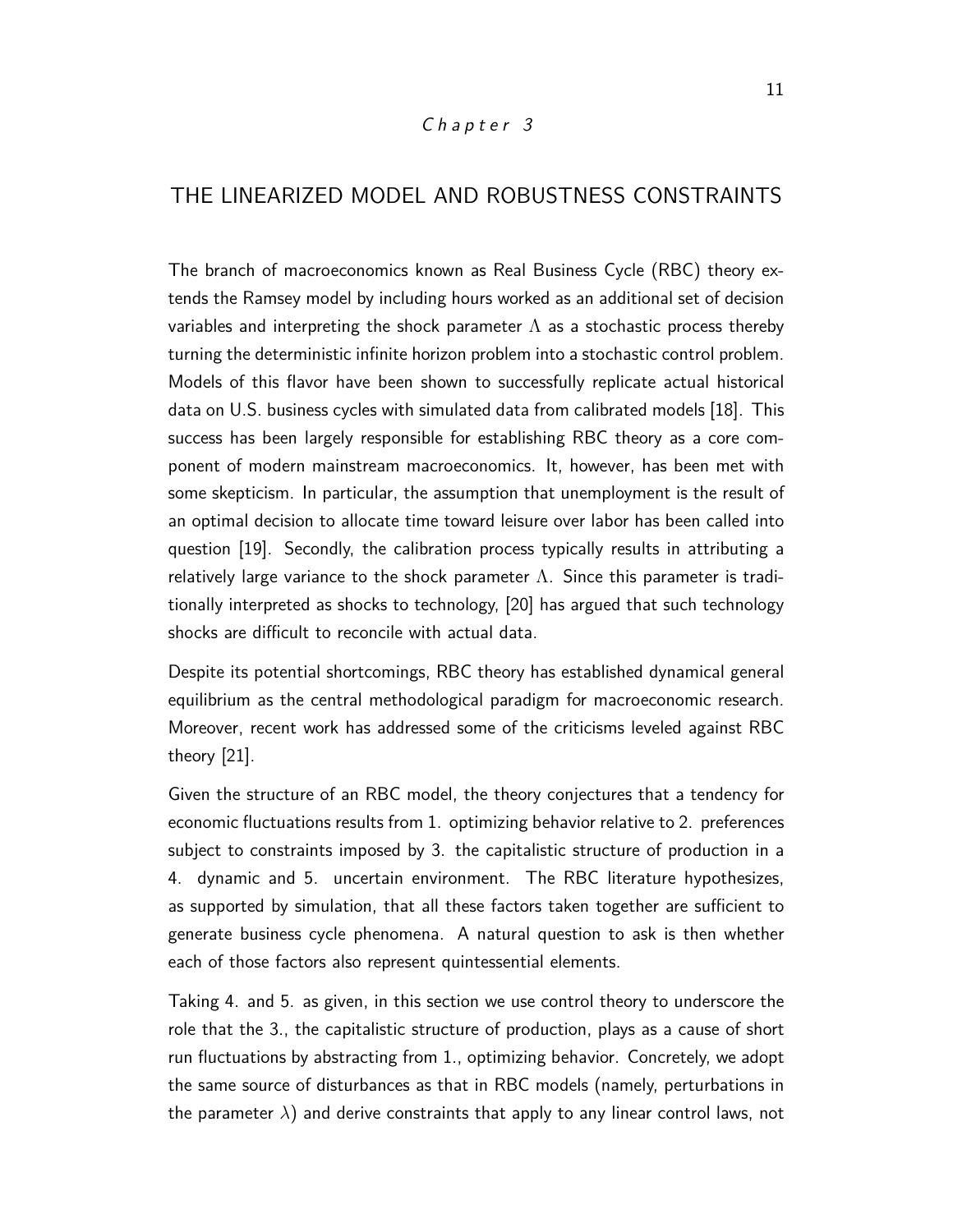just utility maximizing ones.

#### **3.1 Linearized Model**

In this section we view short run fluctuations in terms of small deviations from the balanced growth path of the Ramsey model. Assume there is an unanticipated perturbation (or shock) in the technology parameter so that the new value of the parameter is given by  $\lambda(1+\Delta\lambda)^{1}$ . This induces a corresponding perturbation in the modified golden rule level of capital, investment and consumption; i.e. the new values are given by  $k^*(1 + \Delta k)$ ,  $i^*(1 + \Delta i)$ , and  $c^*(1 + \Delta c)$ , respectively. Assuming the perturbations vary with time, we have

$$
k^* (1 + \Delta k_{t+1}) = \lambda (1 + \Delta \lambda_t) f (i^* (1 + \Delta i_t))
$$
  

$$
c^* (1 + \Delta c_t) = k^* (1 + \Delta k_t) - i^* (1 + \Delta i_t).
$$
 (3.1)

A first order approximation for the non-linear term is given by

$$
\lambda (1 + \Delta \lambda_t) f (i^* (1 + \Delta i_t)) \approx \lambda f (i^*) + \lambda f' (i^*) i^* \Delta i_t + f (i^*) \lambda \Delta \lambda_t.
$$

Substituting this linear approximation into (3.1) and recalling that the steady state satisfies (2.8) we get

$$
k^* \Delta k_{t+1} = \beta^{-1} i^* \Delta i_t + k^* \Delta \lambda_t
$$
  

$$
c^* \Delta c_t = k^* \Delta k_t - i^* \Delta i_t.
$$

Defining  $x_t := \Delta k_t$ ,  $u_t := \Delta i_t$ ,  $y_t := \Delta c_t$ , and  $d_t := \Delta \lambda_t$ , for convenience, we can therefore write the linearization as

$$
x_{t+1} = \beta^{-1} \frac{i^*}{k^*} u_t + d_t
$$
  

$$
y_t = \frac{k^*}{c^*} x_t - \frac{i^*}{c^*} u_t.
$$

Taking the z-transform of this linear system gives

$$
Y = \frac{i^*}{c^*} \frac{\beta^{-1} - z}{z} U + \frac{k^*}{c^*} \frac{1}{z} D, \tag{3.2}
$$

where the upper case variables refer to the z-transform of the respective lower case variables.

 $1/\Delta x$  represents the percentage deviation from the unperturbed value x.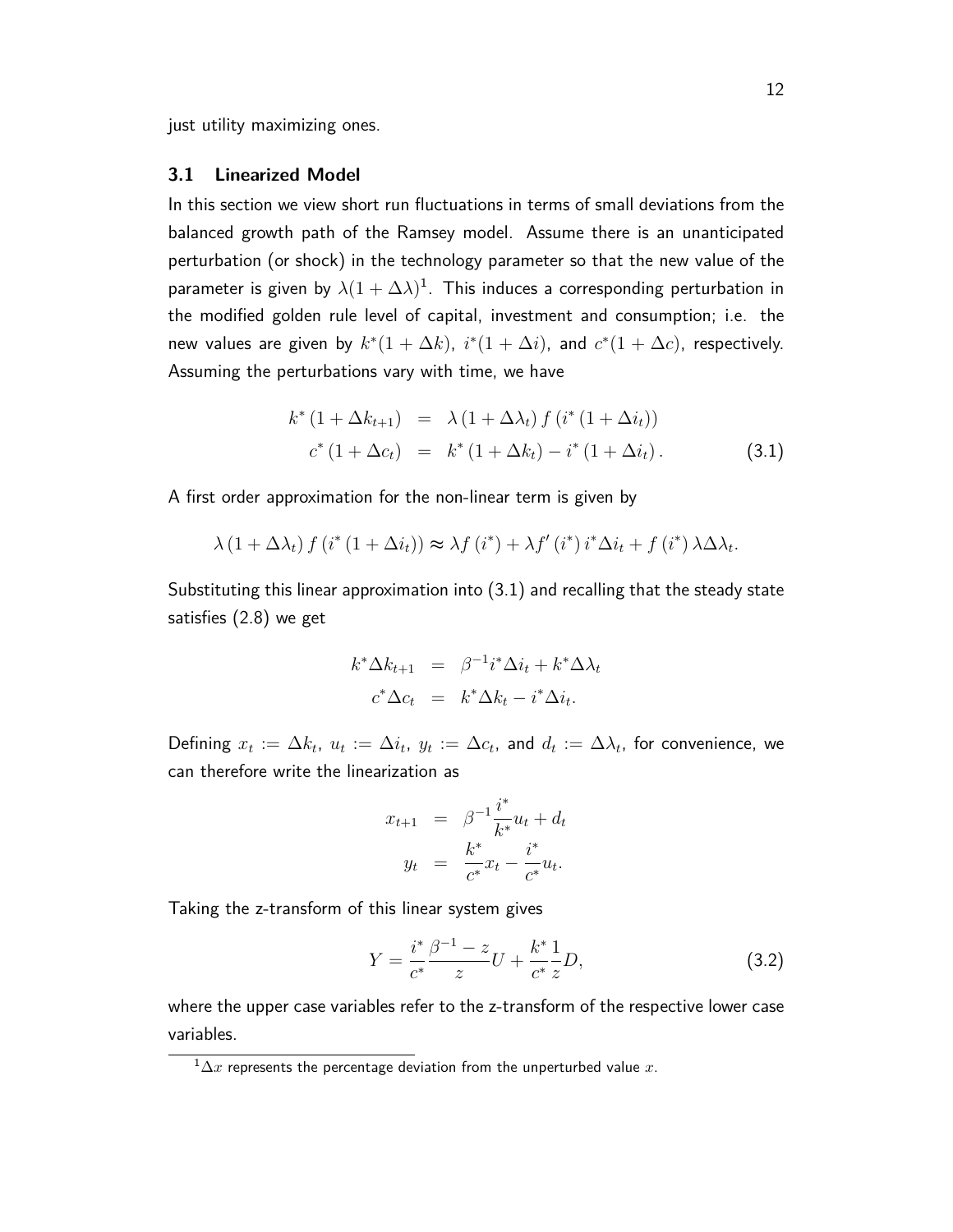

Figure 3.1: Negative Feedback System

#### **3.2 Robustness Analysis**

(3.2) gives the open loop frequency response of consumption in terms of two transfer functions: one corresponding to the open loop response of consumption to investment and the other corresponding to the open loop response of consumption to a disturbance. We posit that the system is structured as a negative feedback system with consumption as output and investment as the control variable. Thus, if we define

$$
P(z) := \frac{i^*}{c^*} \frac{\beta^{-1} - z}{z}
$$
  

$$
W(z) := \frac{k^*}{c^*} \frac{1}{z}
$$

and we let *C* (*z*) be any linear controller, we get the canonical negative feedback system shown in figure 3.1. As can be deduced from the figure, the transfer function from disturbance to output is given by *W S*, where *S* is the sensitivity function defined as,

$$
S := \frac{1}{1+PC}.
$$

The sensitivity function is well known to characterize the sensitivity of the closed loop transfer function to an infinitesimal perturbation in the nominal plant *P* [22]. In our context, we see that in order to mitigate fluctuations resulting from disturbances, i.e. |*W S*| *<* 1, the control law should be designed so as to make *S* as small as possible across a broad range of frequencies. The ability to design such a control law, however, is fundamentally constrained because *P* is non-minimum phase. With the assumption that consumption is output and investment is input, (3.2) shows the structure defining the basic capitalistic process necessarily induces a zero,  $q=\beta^{-1}$ , located outside the closed unit disk . The following theorems show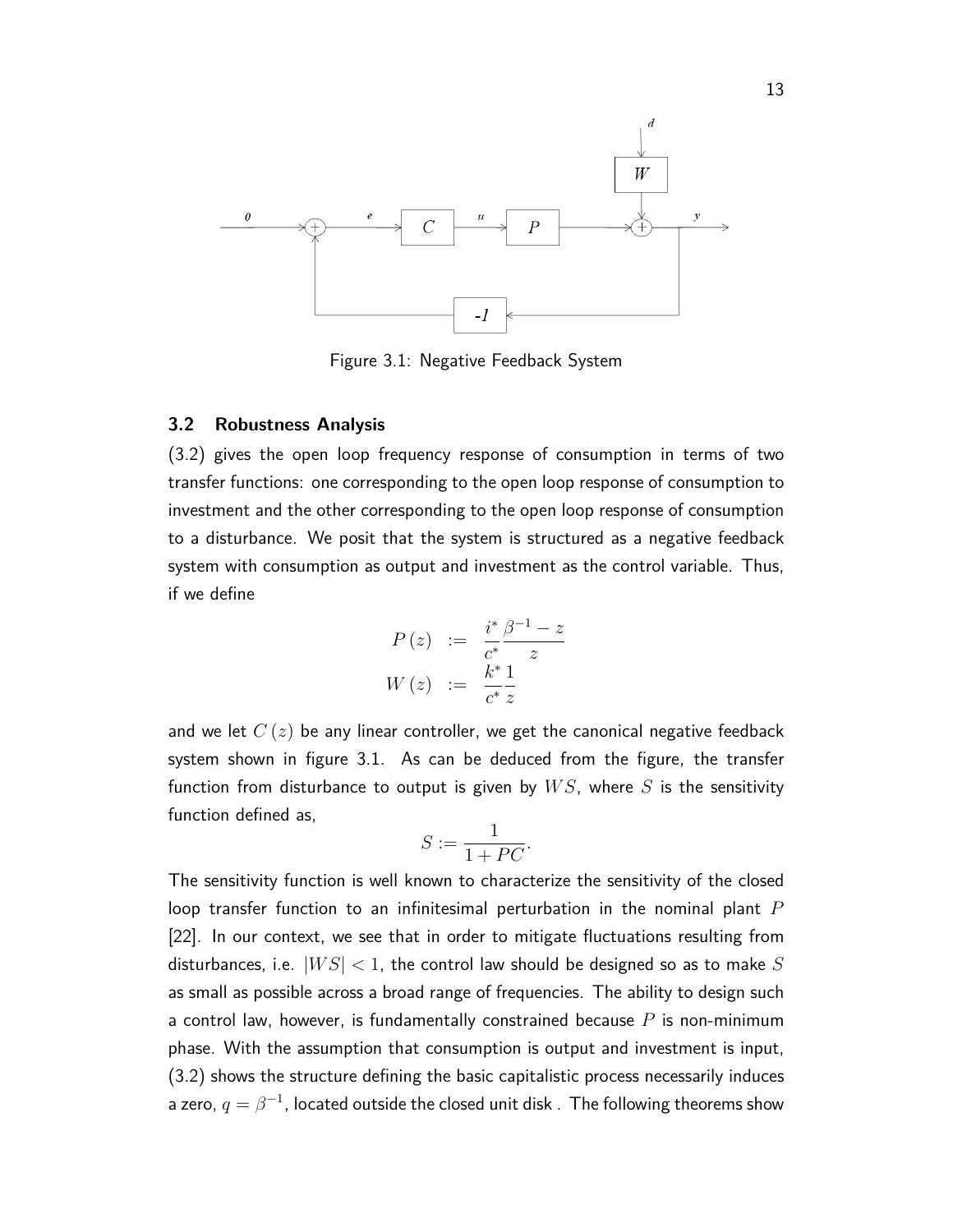that this non-minimum phase zero necessarily implies constraints on sensitivity reduction.

**Theorem 1.** If the closed loop system of figure 3.1 is stable, then

$$
||WS||_{\infty} \ge \frac{k^*}{c^*} \beta.
$$

Proof. Since the closed loop system is stable, *W S* is analytic in the complement of the closed unit disk, and so the maximum modulus theorem holds. Hence, *k* ∗  $\frac{k^*}{c^*} \beta \le |WS(\beta^{-1})| \le \sup_{|z|>1} |WS(z)| = ||WS||_{\infty}.$  $\Box$ 

This theorem states that the non-minimum phase zero allows us to lower bound the worst case amplification of the consumption output due to a disturbance. Moreover, we show that for at least one type of production function, this lower bound gets worse as *β* approaches 1.

Lemma 2. If  $\beta k^{*} - i^{*} > 0$ , then  $\frac{\partial}{\partial \beta} \left( \frac{k^{*}}{c^{*}} \right)$  $\frac{k^*}{c^*}$  > 0.

Proof. Recall that the steady state conditions for capital, investment and consumption in the Ramsey model are given by

$$
1 = \beta \lambda f'(i^*)
$$
  
\n
$$
k^* = \lambda f(i^*)
$$
  
\n
$$
c^* = \lambda f(i^*) - i^*.
$$
\n(3.3)

Implicit differentiation of these conditions gives

$$
\begin{aligned}\n\frac{\partial i^*}{\partial \beta} &= -\beta^{-1} \frac{f'(i^*)}{f''(i^*)} \\
\frac{\partial k^*}{\partial \beta} &= \lambda f'(i^*) \frac{\partial i^*}{\partial \beta} \\
\frac{\partial c^*}{\partial \beta} &= (\lambda f'(i^*) - 1) \frac{\partial i^*}{\partial \beta}\n\end{aligned}
$$
(3.4)

all of which are greater than zero by the properties of the production function. From the product rule we see that  $\frac{\partial}{\partial \beta}\left(\frac{k^*}{c^*}\right)$  $\left(\frac{k^*}{c^*}\right)>0$  is implied by

$$
\frac{\partial k^*}{\partial \beta}c^* - \frac{\partial c^*}{\partial \beta}k^* > 0.
$$

Using the expressions in (3.3) and (3.4), we note that the LHS is equivalent to

$$
(k^* - \beta^{-1}i^*) \frac{\partial i^*}{\partial \beta}.
$$

The lemma follows since  $\frac{\partial i^*}{\partial \beta} > 0$ .

 $\Box$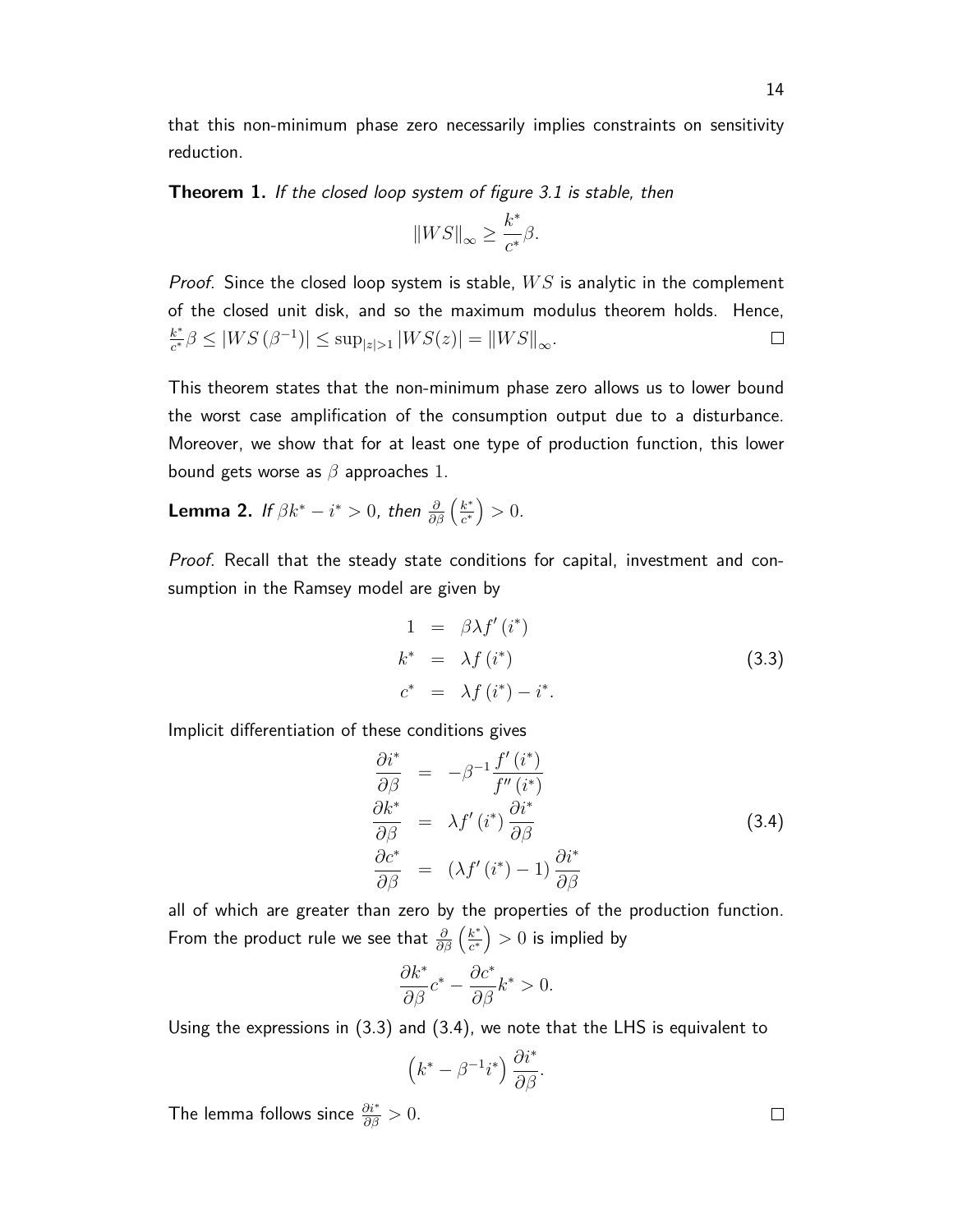**Theorem 3.** The Cobb-Douglas production function <sup>2</sup>  $f(i) = i^{\alpha}$  where  $\alpha \in (0,1)$ meets the condition of lemma 2,  $\forall \beta \in (0,1)$ .

*Proof.* Applying (3.3) to  $f(i) = i^{\alpha}$  we get that  $i^* = (\alpha \beta \lambda)^{1/(1-\alpha)}$  and  $k^* =$  $\lambda \left( \alpha \beta \lambda \right)^{\alpha/(1-\alpha)}$  . Thus,

$$
\beta k^* - i^* = \beta \lambda (\alpha \beta \lambda)^{\alpha/(1-\alpha)} - (\alpha \beta \lambda)^{1/(1-\alpha)}
$$
  
=  $( \beta \lambda - \alpha \beta \lambda) (\alpha \beta \lambda)^{\alpha/(1-\alpha)}$   
=  $\beta \lambda (1-\alpha) (\alpha \beta \lambda)^{\alpha/(1-\alpha)}$   
> 0.

This theorem shows that for at least one class of production function, namely the Cobb-Douglas production function, the lower bound on  $\|WS\|_{\infty}$  is made worse when *β* is increased toward 1. We next show that the non-minimum phase zero also imposes constraints directly on the sensitivity function; constraints that represent explicit trade-offs in sensitivity reduction over a range of frequencies.

**Theorem 4.** (Poisson Integral for S). If the closed loop system is stable, then

$$
\int_{-\pi}^{\pi} \log \left| S\left(e^{j\omega}\right) \right| \frac{1-\beta^2}{\beta^2 - 2\beta \cos\left(\omega\right) + 1} d\omega = 0. \tag{3.5}
$$

*Proof.* The proof is given in [24] with  $q = \beta^{-1}$ .

Since the multiplicative term next to the log sensitivity is always positive, the Poisson integral tells us that weighted sensitivity reduction must be fully compensated by weighted sensitivity amplification. Moreover, note that the multiplicative term acts like a low pass filter amplifying low frequency log sensitivity and attenuating high frequency log sensitivity. Thus, low frequency sensitivity reduction must be accompanied by even larger sensitivity amplification at higher frequencies. This effect is exacerbated as  $\beta \rightarrow 1$  since the cutoff frequency of the low pass filter gets smaller as *β* approaches 1 and the maximum magnitude gets larger.

 $\Box$ 

 $\Box$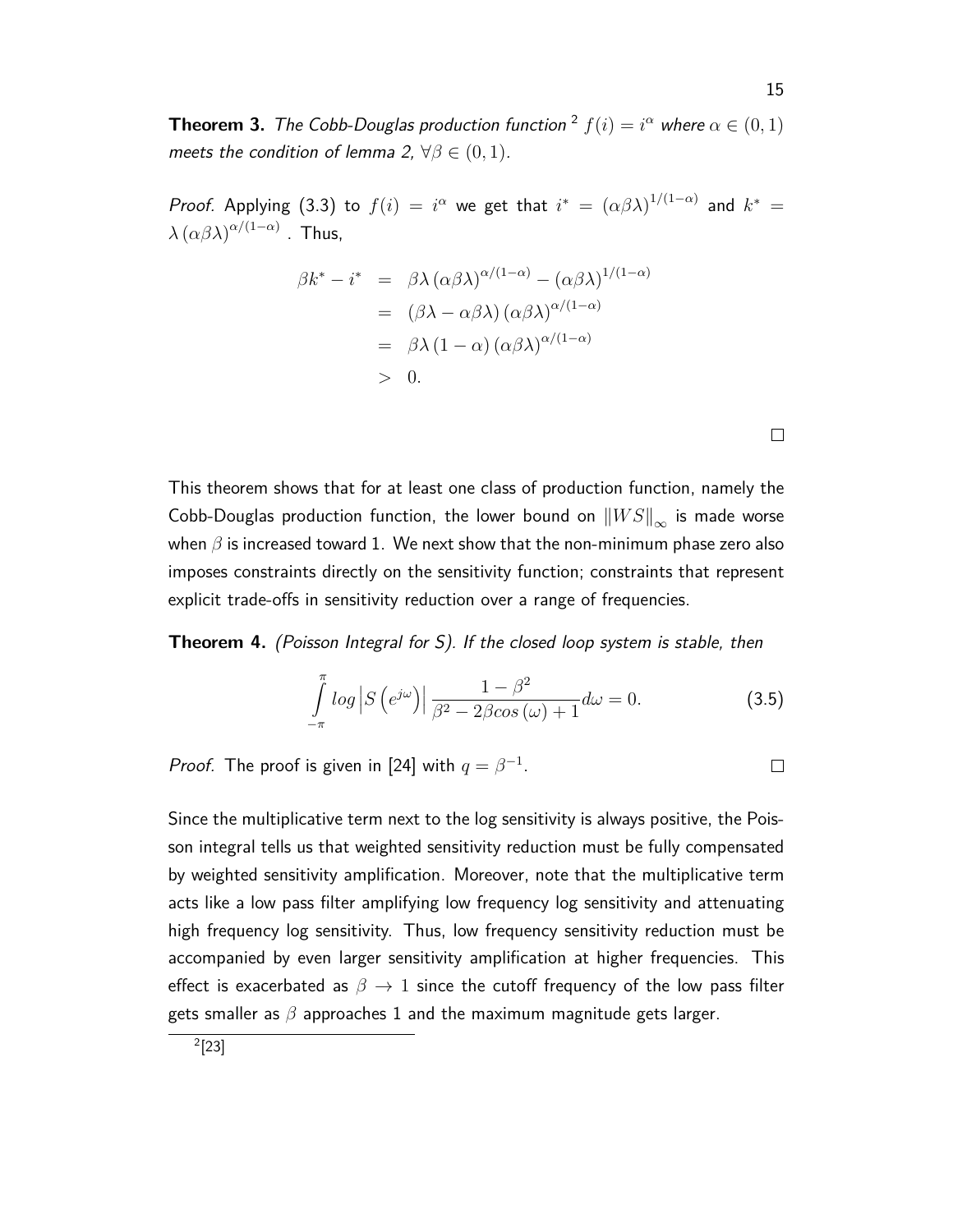To make this more concrete, suppose that the economy is structured so that disturbances are sufficiently attenuated within some frequency band. Specifically assume that

$$
\left|S\left(e^{j\omega}\right)\right|<\alpha,\quad\forall\omega\in\left[-\omega_1,\omega_1\right]
$$
\n(3.6)

where  $\omega_1 < \pi$ . The following corollary (which follows from the Poisson Integral) states that the maximum sensitivity is lower bounded.

**Corollary.** (The Water Bed Effect). If the closed loop system is stable and (3.6) holds, then

$$
\|S\|_{\infty} \ge \left(\frac{1}{\alpha}\right)^{\frac{\Omega(\omega_1)}{\pi - \Omega(\omega_1)}}
$$
(3.7)

where  $\Omega$  is given by

$$
\Omega(\omega_1) = -2\left(\frac{\beta e^{j\omega_1} - 1}{\beta - e^{j\omega_1}}\right).
$$

*Proof.* This proof is also given in [24] with  $q = \beta^{-1}$ .

This corollary states that making the sensitivity arbitrarily small over some band, necessarily implies arbitrarily large maximum sensitivity. Importantly, note that  $\Omega(\omega_1) \to \pi$  as  $\beta \to 1$ . This implies that the exponent in (3.7) becomes large as *β* approaches 1, thereby aggravating the constraint.

We have thus shown that in the Ramsey model, attenuation of fluctuations resulting from disturbances is necessarily limited. Since the sensitivity constraints apply for any linear controller, fluctuations are not *necessarily* the result of short run maximization of the utility function. Rather, they may be interpreted as necessary trade-offs that result from constraints given by the non-minimum phase structure of the basic capitalistic process. Moreover, this structure implies an explicit trade-off between sensitivity attenuation in different frequency bands.

We have also shown that these sensitivity constraints are made worse when *β* approaches 1. From the analysis of the balanced growth path of the Ramsey model, recall that the steady state approaches the golden rule as  $\beta \rightarrow 1$ . Thus, assuming long run equilibrium, this implies another, perhaps surprising, trade-off. As preferences adjust so that optimal steady state consumption is approached, the constraints on sensitivity are made worse. The intuition behind this is that as  $\beta \to 1$  future consumption becomes as much valued as current consumption. This puts pressure on the system to be more "capitalistic," hence exacerbating the non-minimum phase nature of the steady state.

 $\Box$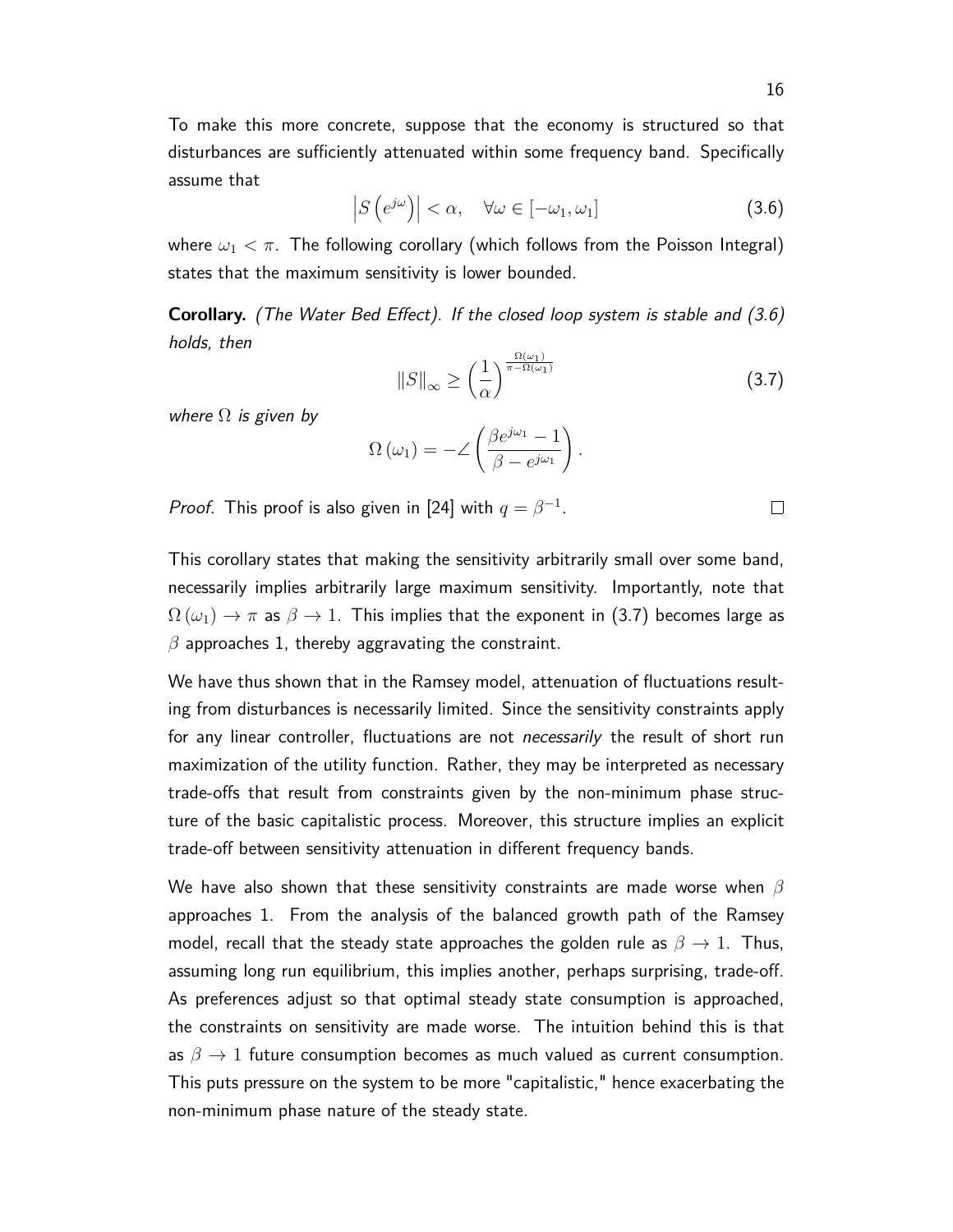### Chapter 4

# **CONCLUSION**

#### **4.1 Discussion**

In a model of economic growth called the Ramsey model, we demonstrated that fluctuations from steady state growth can be viewed in terms of robustness (sensitivity) constraints that are a necessary byproduct of the basic capitalistic process underlying the economy. We also showed that these constraints are aggravated as the economy becomes more capitalistic .

The model used consists of optimization of infinite horizon preferences subject to constraints that represent the capitalistic economy. One of the core branches of macroeconomics, Real Business Cycle theory, extends this model by adding a stochastic component that perturbs the production process of the economy. The stochastic control problem is then solved, and aggregate fluctuations are therefore viewed as optimal responses to stochastic perturbations. In our approach, we instead focus on general perturbations to the steady state of the linearized Ramsey model. This allows us to consider controls that are not necessarily optimal relative to a consumption utility function, and to apply tools from control theory.

We find that the ability to mitigate disturbances, as viewed through the sensitivity function, is limited. Specifically, the capitalistic nature of the basic process induces a non-minimum phase zero in the linearized plant. We showed that this zero establishes a lower bound on the norm of the consumption frequency response to disturbances. Moreover, through the Poisson Integral for the sensitivity function, this non-minimum phase zero establishes trade-offs in sensitivity across different frequency bands. Therefore, controls that attenuate low frequency disturbances, necessarily amplify higher frequency disturbances. Moreover, this trade-off is exacerbated with changing preferences. When preferences change toward valuing future consumption more, the capitalistic requirements on the basic system increase and this moves the non-minimum phase zero toward the unit disk, thereby exacerbating the trade-offs.

Thus, if the economy is structured so as to "smooth" the business cycle in the presence of (low to mid frequency) disturbances, it will necessarily be fragile to higher frequency disturbances. Moreover, the better it smooths in one band, the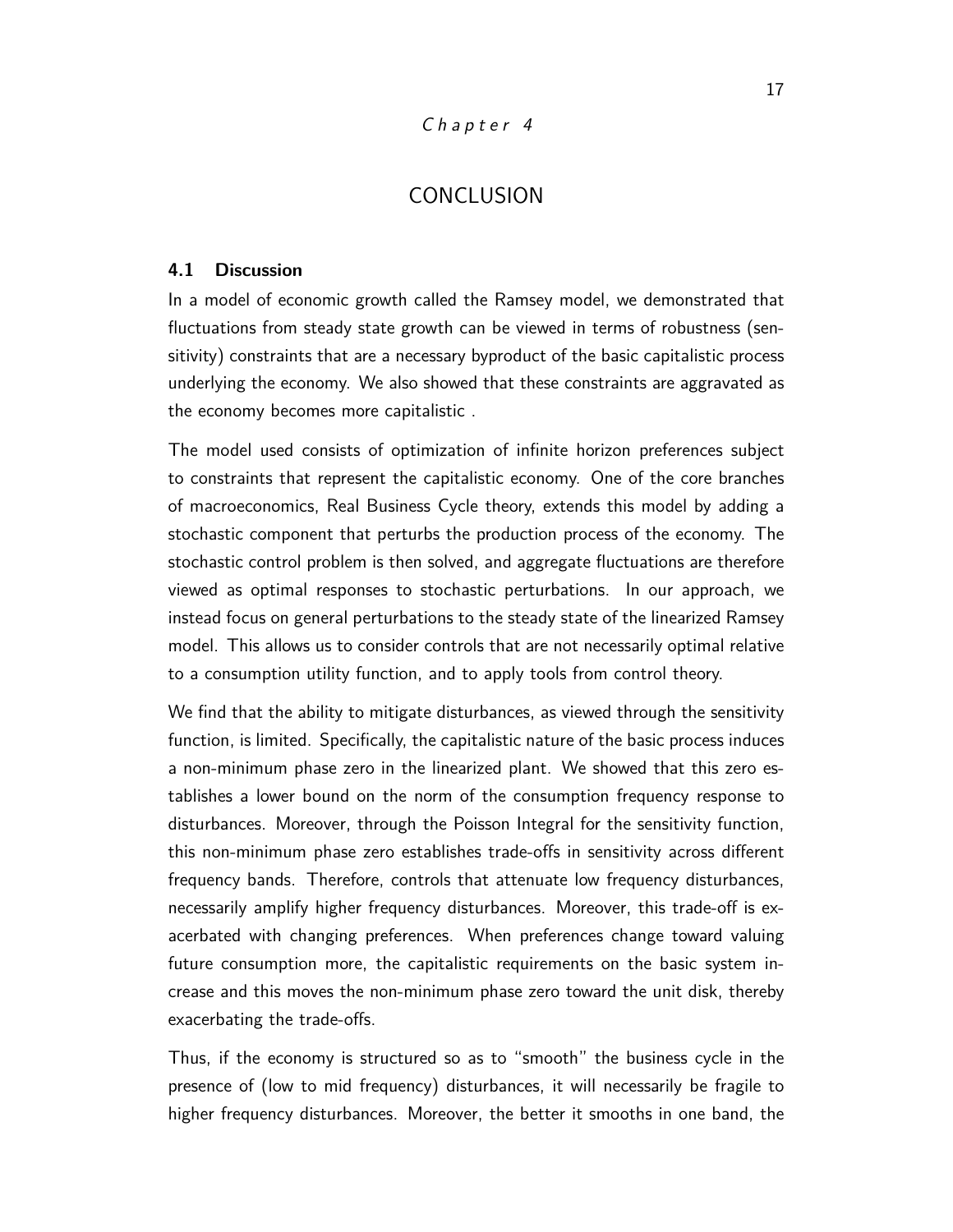more fragile it becomes in another. In this sense, the capitalistic nature of the basic economic process itself may be a fundamental reason for the existence of the business cycle. Therefore, optimizing behavior in the presence of stochastic disturbances, as modeled by RBC theory, can be viewed as a particular manifestation of the trade-offs imposed by the non-minimum phase capitalistic structure.

#### **4.2 Future Research Directions**

It is well known that investment is more volatile than consumption in the business cycle [25]. This work focused on constraints related to mitigating fluctuations in consumption. Future work should be directed at understanding the implications of the given analysis on investment behavior and constraints that pertain to investment (such as the Bode integral for the complementary sensitivity function).

Secondly, the assumption that consumption be treated as output in the section on the linearized model is somewhat ad hoc. There is no apriori reason to restrict setting investment as output and consumption as the control input. Doing so would replace the non-minimum phase zero with an unstable pole. Since complementary Poisson and Bode integrals exist for the case of unstable poles, the analysis should follow similarly. This is needs to be looked at carefully.

Though the aim of this report was to establish sensitivity constraints on a model that contains only the most basic features of a capitalistic economy, possible future work includes demonstrating how the sensitivity constraints are incorporated into models with more realistic structure. For example, in our analysis we assumed 100% depreciation per period of output, i.e. completely perishable output. It seems straight forward to add a depreciation term to study durable output and its effects on the given constraints.

Another direction is to explore the structure studied in the seminal paper by [18]. In their model, capital is constructed in stages before it can be used in production. Each stage takes time and resources. It seems that each stage would possibly act as a delay in the formulation of the Poisson/Bode integral, thereby exacerbating the constraints.

The results could be extended further by considering the multi-input multi-output case. [15] study a multi-sector model that includes a labor decision. Specifically, they assume a multi-input multi-output production function given by

$$
K_{i,t+1} = \lambda_i L_{it}^{b_i} \prod_{j=1}^N I_{ijt}^{a_{ij}}, \quad i = 1, 2, \dots, N
$$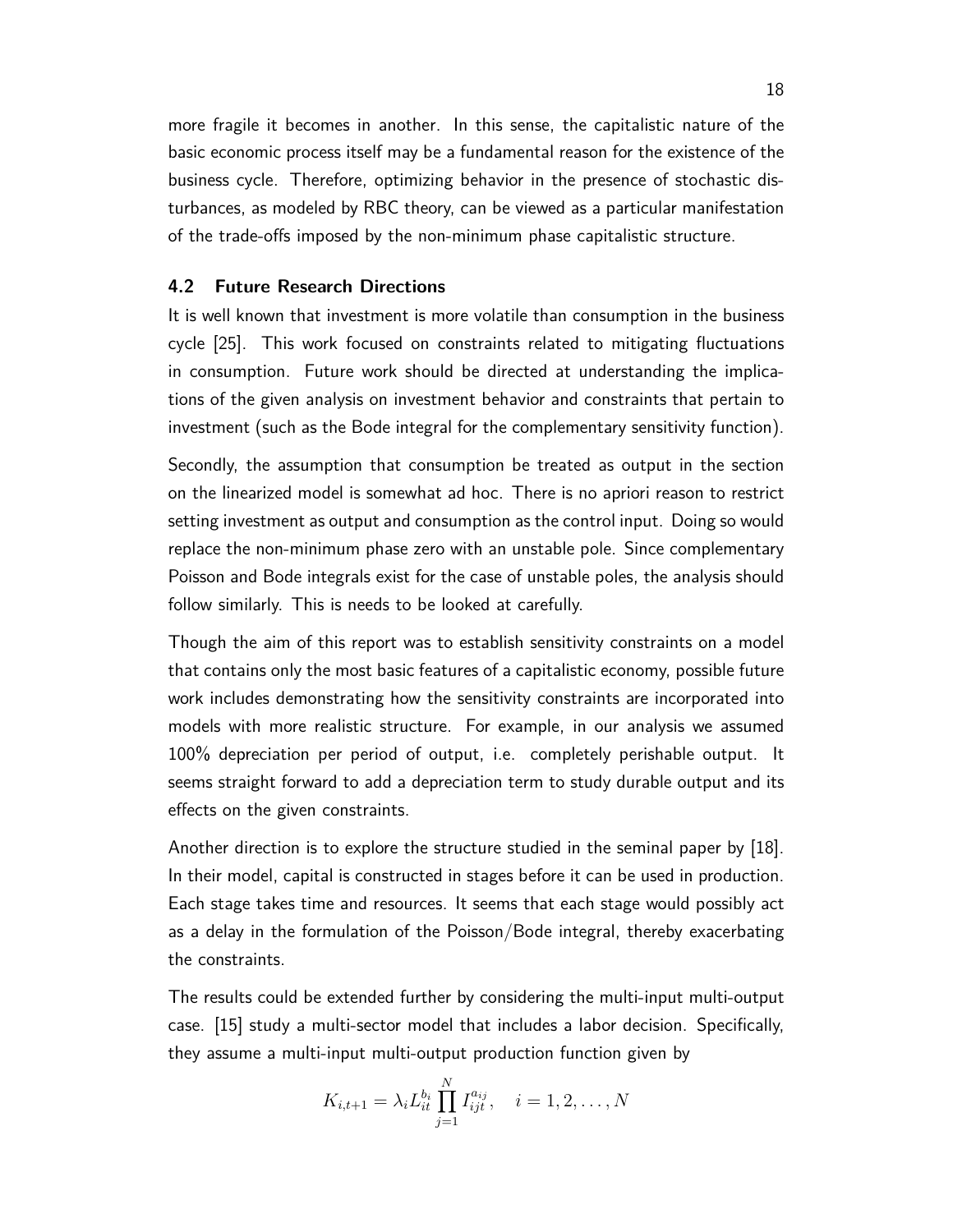with

$$
Z_t = H - \sum_{i=1}^{N} L_{it}
$$
  
\n
$$
C_{jt} = K_{jt} - \sum_{i=1}^{N} I_{ijt} \quad j = 1, 2, ..., N
$$

where multiple commodities are now assumed, labor enters into the production function, and there is a labor/leisure decision (*Z* is leisure, *L* is labor, and *H* is total time available per period). Moreover, the utility function now depends on multiple commodities and leisure. This model is analogous to the model used in this report. In fact, if the labor decision is ignored and one commodity is assumed, the core of the model becomes a specific instance of the Ramsey model without underlying effective labor and population growth. Thus, it seems that analogous constraints from MIMO control would apply to this case.

A subsequent direction would be to explore nonlinear versions of constraints arising from unstable zeros. This could help illuminate on what the constraints are in the full nonlinear system.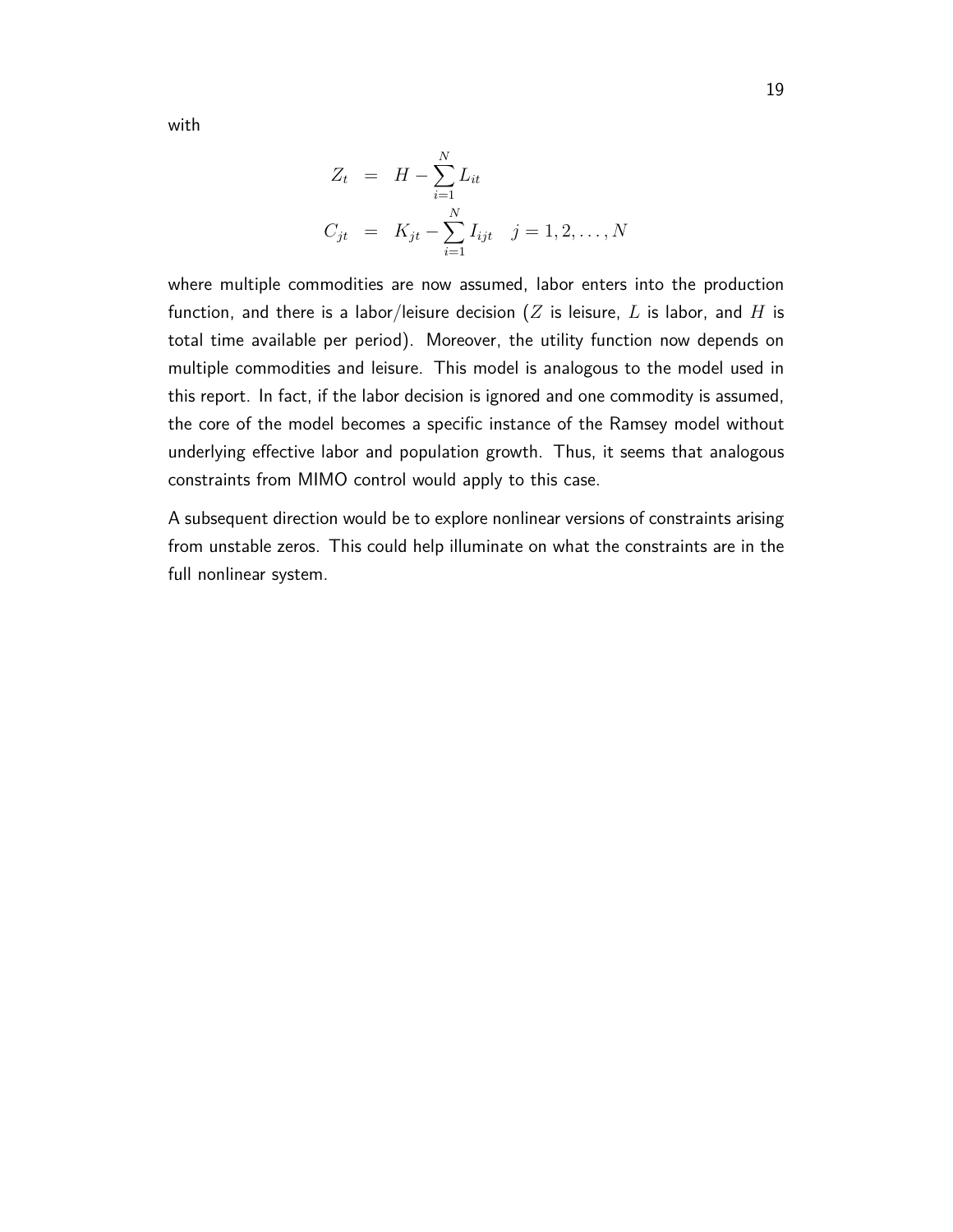## BIBLIOGRAPHY

- [1] A. F. Burns and W. C. Mitchell. *Measuring business cycles*. Studies in business cycles. National Bureau of Economic Research, 1964. URL: http: //books.google.com/books?id=zohXAAAAMAAJ.
- [2] R. W. Garrison. Time and Money: The Macroeconomics of Capital Structure. Foundations of the Market Economy Series. Routledge, 2001. ISBN: 9780415079822. url: http://books.google.com/books?id=KmAOAAAAQAAJ.
- [3] D. Romer. Advanced macroeconomics. McGraw-Hill higher education. McGraw-Hill, 2006. isbn: 9780072877304. url: http : / / books . google . com / books?id=9dW7AAAAIAAJ.
- [4] Milton Friedman and Anna J. Schwartz. A Monetary History of the United States, 1867-1960. Studies In Business Cycles frie63-1. Princeton University Press, Jan. 1963. ISBN: 9780691003542.
- [5] Edward E. Leamer. *Housing IS the Business Cycle*. Tech. rep. 13428. Sept. 2007. url: http://www.nber.org/papers/w13428.
- [6] Fischer Black. General Equilibrium and Business Cycles. Tech. rep. 950. Aug. 1982. url: http://www.nber.org/papers/w0950.
- [7] Milton Friedman. "The "Plucking Model" of Business Fluctuations Revisited". In: Economic Inquiry 31.2 (1993), pp. 171–77. url: http://EconPapers. repec.org/RePEc:oup:ecinqu:v:31:y:1993:i:2:p:171-77.
- [8] John H. Cochrane. "Shocks". In: Carnegie-Rochester Conference Series on Public Policy 41.1 (Dec. 1994), pp. 295-364. URL: http://ideas.repec. org/a/eee/crcspp/v41y1994ip295-364.html.
- [9] Michael Woodford. "Convergence in Macroeconomics: Elements of the New Synthesis". In: American Economic Journal: Macroeconomics 1.1 (Jan. 2009), pp. 267–79. url: http://ideas.repec.org/a/aea/aejmac/v1y2009i1p267- 79.html.
- [10] William A. Brock, Steven N. Durlauf, and Giacomo Rondina. Design Limits and Dynamic Policy Analysis. Tech. rep. 14357. Sept. 2008. URL: http: //www.nber.org/papers/w14357.
- [11] Robert J. Tetlow. "On the robustness of simple and optimal monetary policy rules". In: Journal of Monetary Economics 54.5 (2007), pp. 1397-1405. URL: http://EconPapers.repec.org/RePEc:eee:moneco:v:54:y:2007:i: 5:p:1397-1405.
- [12] X. Yu. Measurement Errors and Policy Evaluation in the Frequency Domain. Tech. rep. 2012.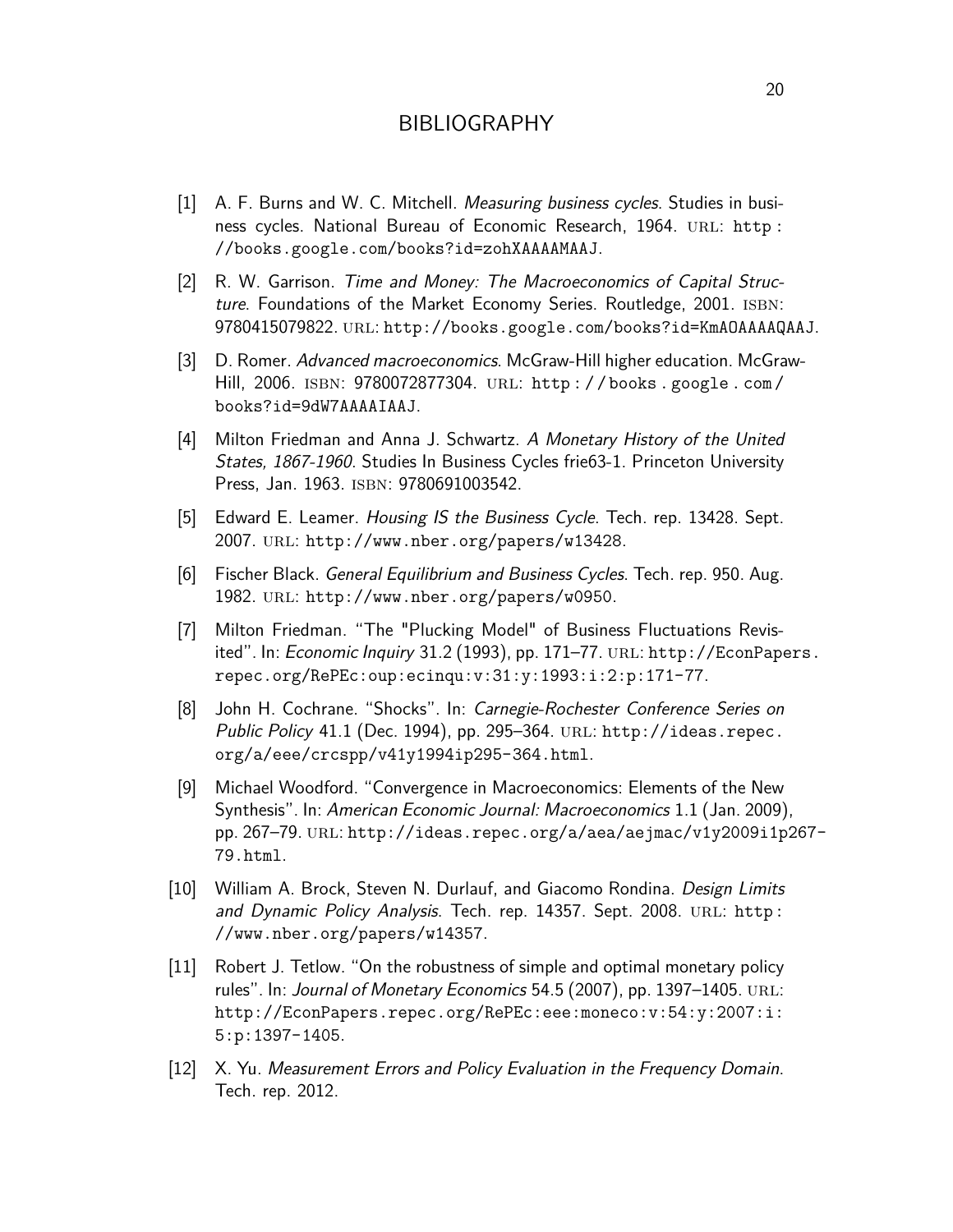- [13] D. Simpson. General equilibrium analysis: an introduction. Wiley, 1975. isbn: 9780470792094. url: http : / / books . google . com / books ? id = gqArAAAAYAAJ.
- [14] Ken-Ichi Inada. "Some Structural Characteristics of Turnpike Theorems". English. In: The Review of Economic Studies 31.1 (1964), issn: 00346527. url: http://www.jstor.org/stable/2295934.
- [15] Jr Long John B and Charles I. Plosser. "Real Business Cycles". In: Journal of Political Economy 91.1 (Feb. 1983), pp. 39-69. URL: http://ideas. repec.org/a/ucp/jpolec/v91y1983i1p39-69.html.
- [16] Nobuhiro Kiyotaki. "A perspective on modern business cycle theory". In: Economic Quarterly 3Q (2011), pp. 195-208. URL: http://ideas.repec. org/a/fip/fedreq/y2011i3qp195-208nvol.97no.3.html.
- [17] Burkhard Heer and Alfred Mauner. Dynamic General Equilibrium Modeling: Computational Methods and Applications. 2nd ed. 2009. 2nd printing. Springer Publishing Company, Incorporated, 2009. ISBN: 364203148X, 9783642031489.
- [18] Finn E. Kydland and Edward C. Prescott. "Time to Build and Aggregate Fluctuations". In: Econometrica 50.6 (Nov. 1982), pp. 1345–70. URL: http: //ideas.repec.org/a/ecm/emetrp/v50y1982i6p1345-70.html.
- [19] N. Gregory Mankiw. Real Business Cycles: A New Keynesian Perspective. Tech. rep. 2882. Oct. 1989. URL: http://ideas.repec.org/p/nbr/ nberwo/2882.html.
- [20] Jordi Gali. Technology, Employment, and the Business Cycle: Do Technology Shocks Explain Aggregate Fluctuations. Tech. rep. 5721. Aug. 1996. URL: http://ideas.repec.org/p/nbr/nberwo/5721.html.
- [21] Robert G. King and Sergio T. Rebelo. Resuscitating Real Business Cycles. Tech. rep. 467. Jan. 2000. url: http : / / ideas . repec . org / p / roc / rocher/467.html.
- [22] John Doyle, Bruce Francis, and Allen Tannenbaum. Feedback Control Theory. 1990. url: http://books.google.com/books?id=gD9nPgAACAAJ.
- [23] Paul H. Douglas. "The Cobb-Douglas Production Function Once Again: Its History, Its Testing, and Some New Empirical Values". In: Journal of Political Economy 84.5 (Oct. 1976), pp. 903–15. url: http://ideas.repec.org/ a/ucp/jpolec/v84y1976i5p903-15.html.
- [24] M. Seron, J. Braslavsky, and G. C. Goodwin. Fundamental limitations in filtering and control. Communications and control engineering. Springer, 1997. isbn: 9783540761266. url: http://books.google.com/books? id=mtZSAAAAMAAJ.